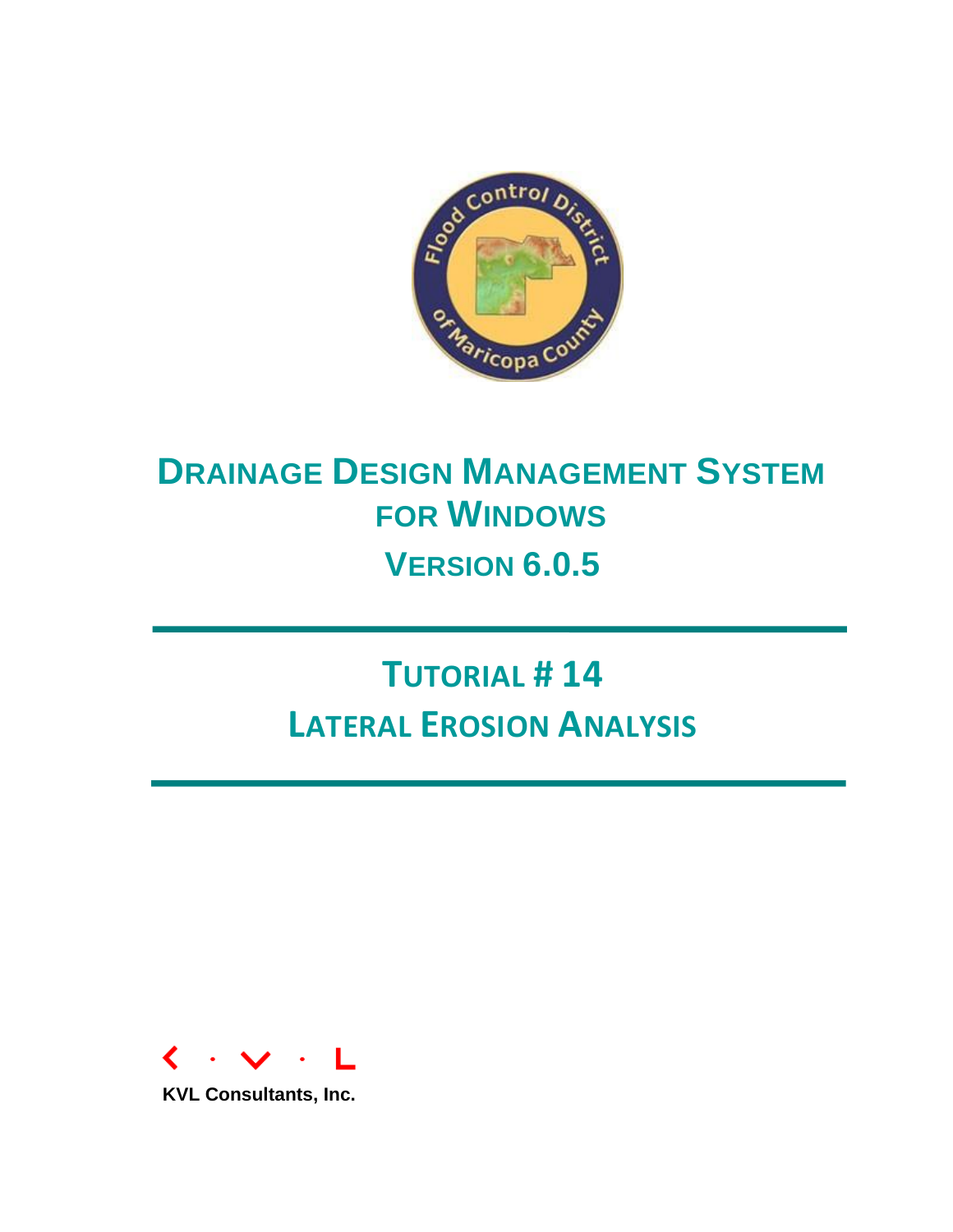# **LATERAL EROSION ANALYSIS**

# **TABLE OF CONTENTS**

# **No. Section Page**

| 2.0 |  |  |  |  |  |  |
|-----|--|--|--|--|--|--|
|     |  |  |  |  |  |  |
|     |  |  |  |  |  |  |
|     |  |  |  |  |  |  |
|     |  |  |  |  |  |  |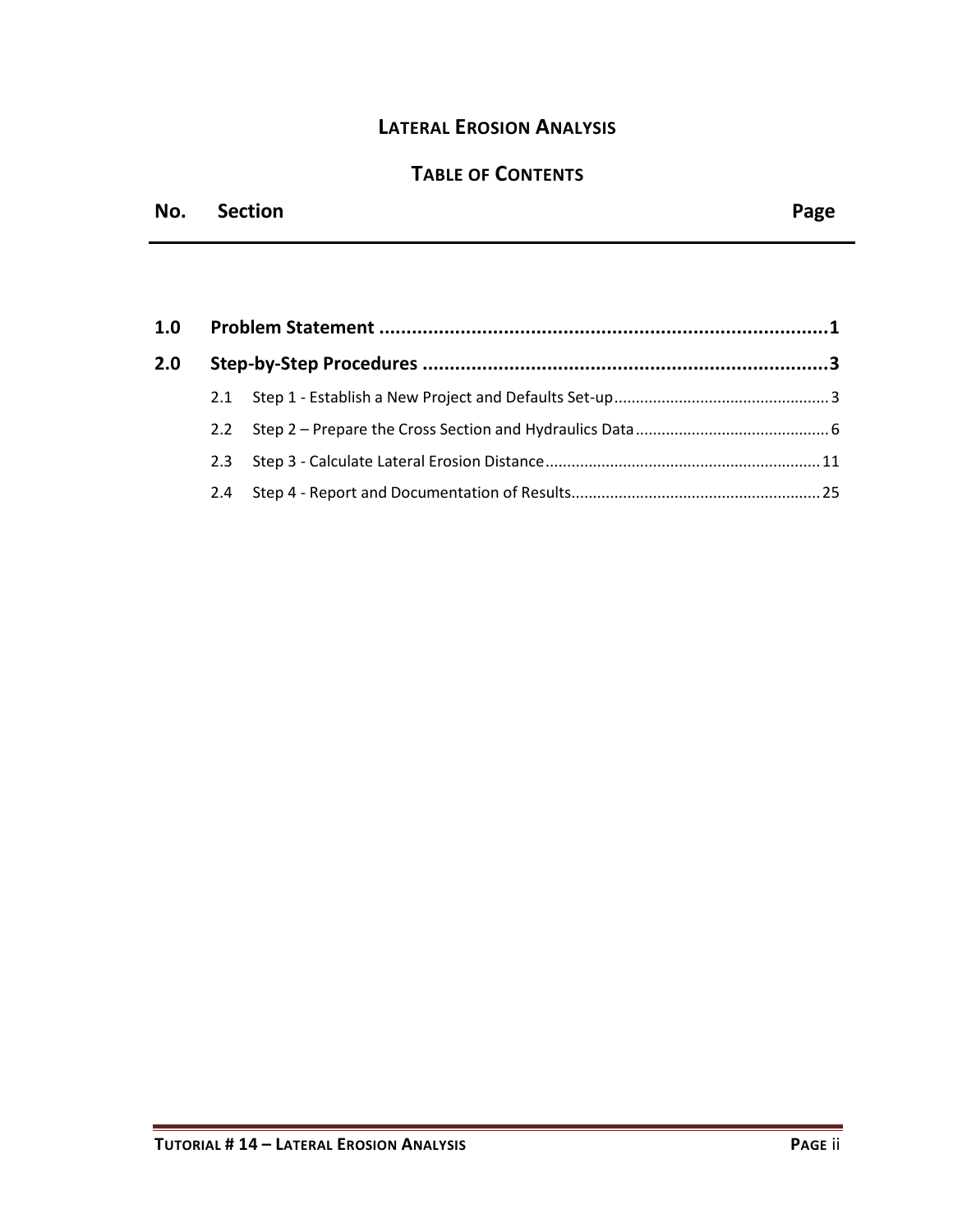# **RIPRAP SIZING ANALYSIS FOR BANK PROTECTION DATE UPDATED: APRIL 20, 2022 TUTORIAL TIME: 40 MINUTES**

## <span id="page-2-0"></span>**1.0 PROBLEM STATEMENT**

To estimate the lateral erosion corridor for a watercourse as a basis to protect the public from potential flood encroachments caused by unmitigated lateral bank migration.

The following data are provided for this tutorial:

- ❖ The Cross Section "*LATEROS1*"
	- ➢ Parameters for Hydraulics and Geometry:
		- **Design Flow Rate (cfs):** *3200*
		- **Channel Slope (ft/ft):** *0.015*
		- **Design Manning's n for Main Channel:** *0.035*
		- **Design Manning's n for LOB:** *0.045*
		- **Design Manning's n for ROB:** *0.050*
	- $\triangleright$  The geometric data (station and elevation) of the cross section:

| <b>Station (X)</b> | Elevation (Y) | <b>Notes</b>                      |
|--------------------|---------------|-----------------------------------|
| Ω                  | 165.0         |                                   |
| 200                | 164.9         |                                   |
| 215                | 164.5         | <b>FEMA Floodway Left Station</b> |
| 275                | 164.3         |                                   |
| 318                | 164.1         | Left Bank Station                 |
| 320                | 163.9         |                                   |
| 321                | 163.85        |                                   |
| 325                | 163.8         |                                   |
| 340                | 163.6         |                                   |
| 345                | 160.0         |                                   |
| 350                | 159.9         |                                   |
| 355                | 159.6         | <b>Thalweg Station</b>            |
| 365                | 159.7         |                                   |
| 370                | 160.0         |                                   |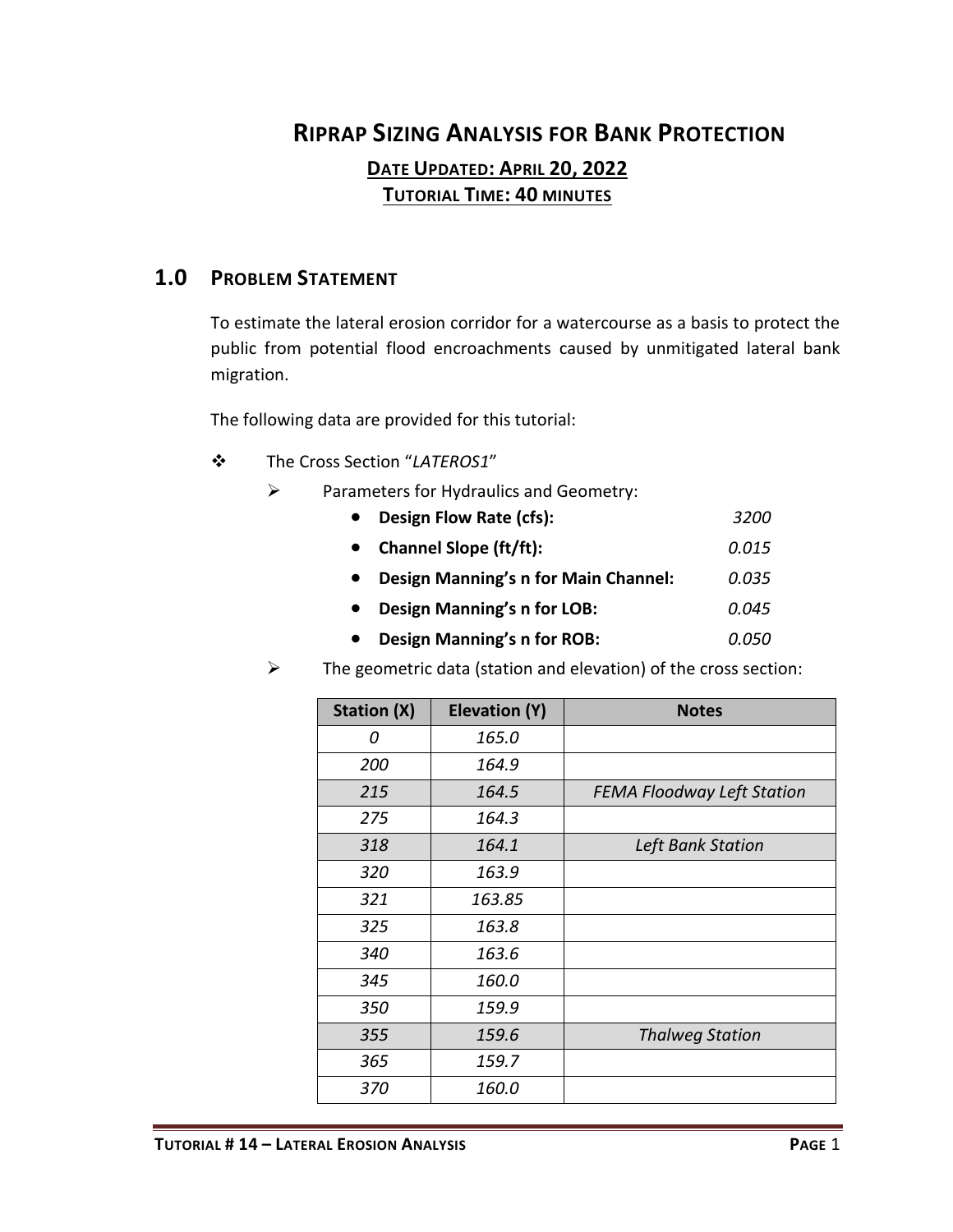| Station (X) | Elevation (Y) | <b>Notes</b>                       |
|-------------|---------------|------------------------------------|
| 375         | 161.0         |                                    |
| 380         | 163.0         | <b>Right Bank Station</b>          |
| 390         | 163.2         |                                    |
| 420         | 164.0         | <b>FEMA Floodway Right Station</b> |
| 515         | 164.3         |                                    |
| 600         | 164.6         |                                    |
| 900         | 165.0         |                                    |

#### ➢ Data for Alternative Analyses

#### **(a) Alternative Scenario #1: No Data Available**

• **Channel Depth, D (ft):** *4.5*

#### **(b) Alternative Scenario #2: Scour Data Available**

- **Channel Depth, D (ft):** *4.5*
- **Scour Depth, Zt (ft):** *12.0*

#### **(c) Alternative Scenario #3: Scour and Historical Data are Available**

- **Channel Depth, D (ft):** *4.5*
- **Scour Depth, Zt (ft):** *12.0*
- **Left Historical Lateral Erosion Distance, Lh (ft)** *85.0*
- **Right Historical Lateral Erosion Distance, Rh (ft)** *85.0*
- **(d) Alternative Scenario #4: Scour, Historical Data and Cross Section Data are Available**
	- **Cross Section ID:** *LATEROS1*
	- **Scour Depth, Zt (ft):** *12.0*
	- **Left Historical Lateral Erosion Distance, Lh (ft)** *85.0*
	- **Right Historical Lateral Erosion Distance, Rh (ft)** *85.0*
	- **FEMA Floodway Left Station** *215.0*
	- **FEMA Floodway Right Station** *420.0*
	- **Thalweg Station** *355.0*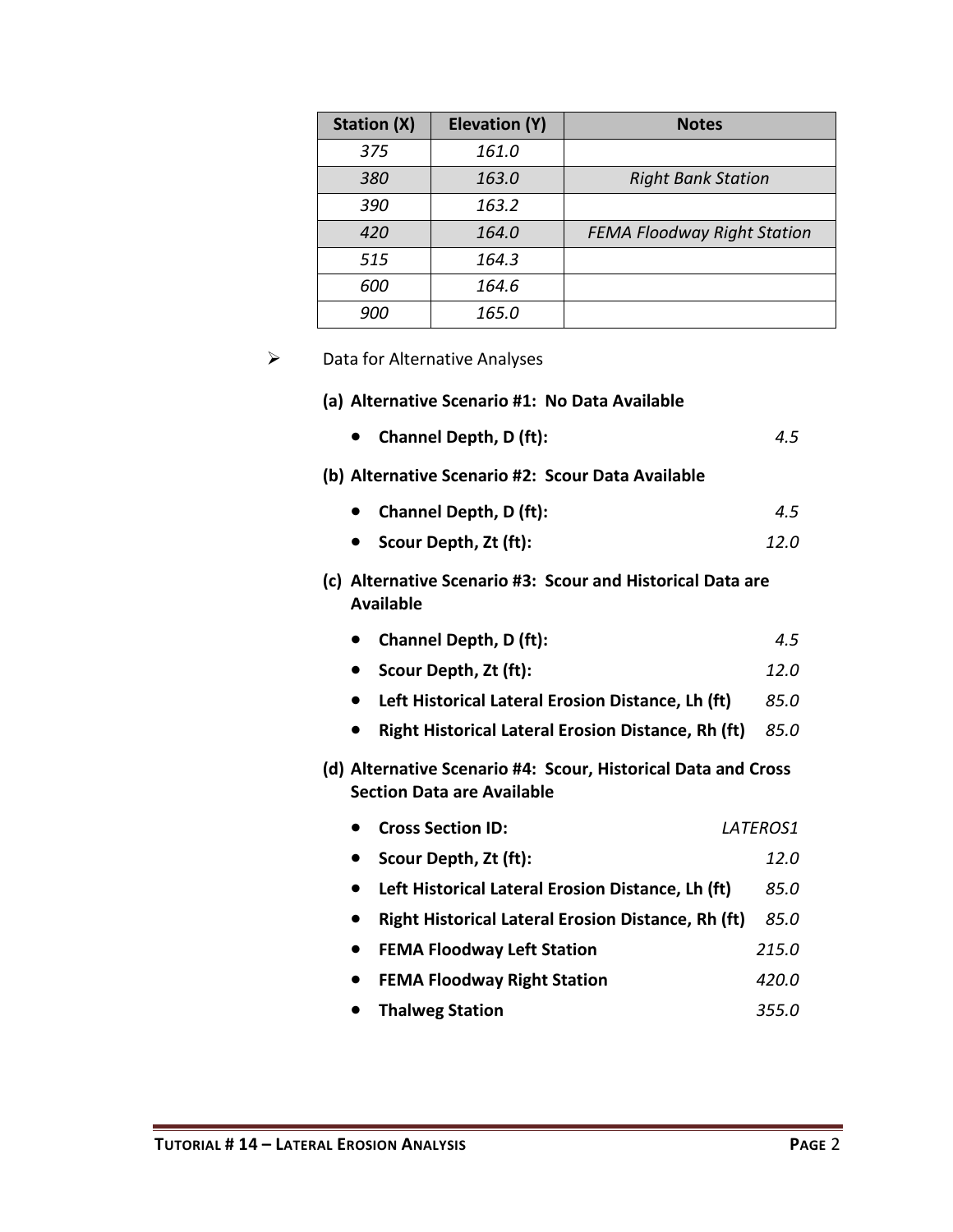## <span id="page-4-0"></span>**2.0 STEP-BY-STEP PROCEDURES**

- Step 1: Establish a New Project and Default Set-up
- Step 2: Prepare the Cross Section Geometry
- Step 3: Import Cross Section and Hydraulic Data
- Step 4: Calculate Lateral Erosion Distance
	- (a) Scenario #1 No Data Available
	- (b) Scenario #2 Scour Data Available
	- (c) Scenario #3 Scour and Historical Data Available
	- (d) Scenario #4 Scour, Historical and Cross Section Data Available
- Step 5: Report and Documentation of Results

## <span id="page-4-1"></span>**2.1 STEP 1 - ESTABLISH A NEW PROJECT AND DEFAULTS SET-UP**

(a) Click the **DDMSW** icon on the Desktop or Program menu to launch the **DDMSW**. Click **OK** to accept the software disclaimer as is shown in the following figure.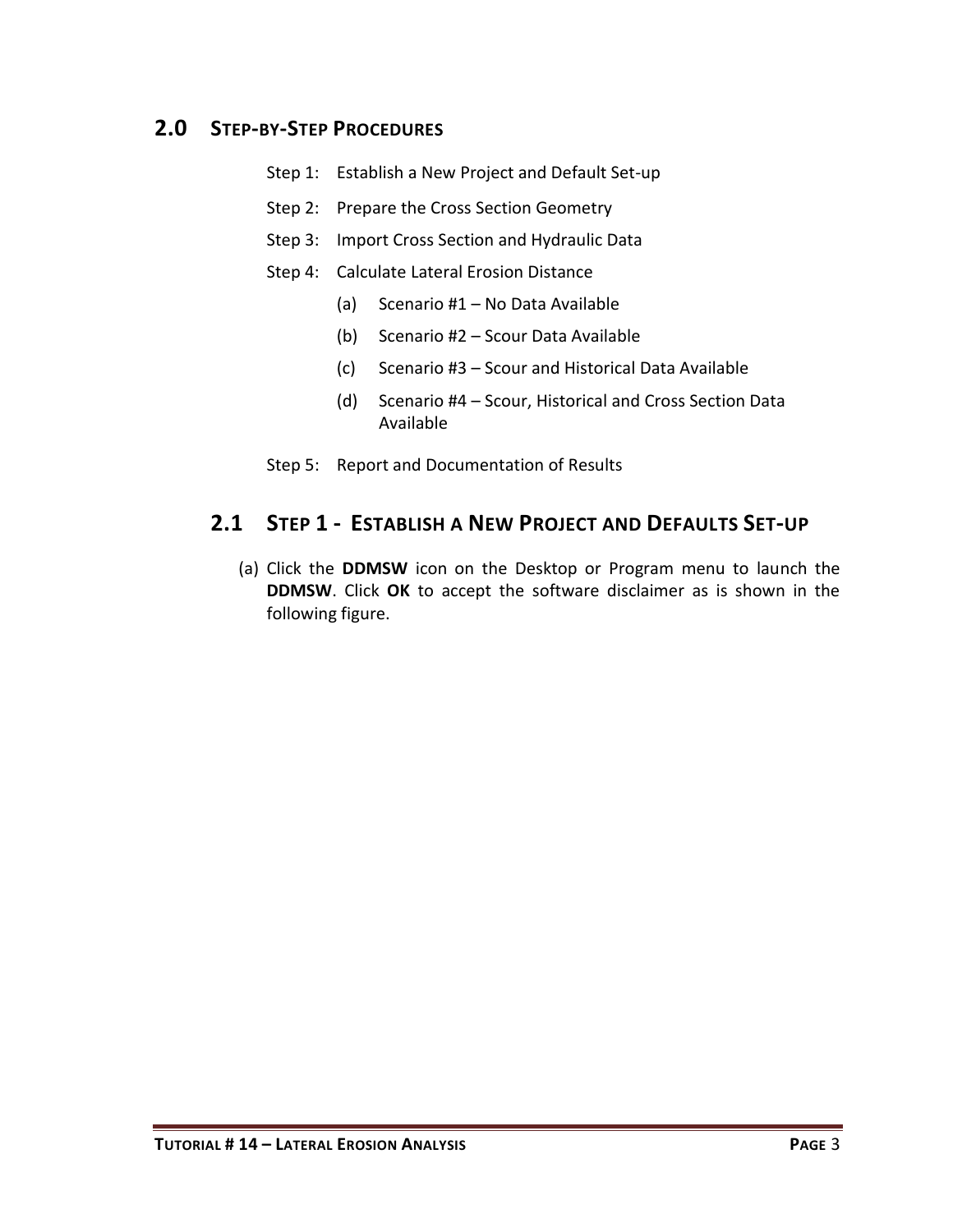| Agreement                                                                                                                                                                                                                                                                                                                                                                                                                                                                                                                                                                                                                                                                         |
|-----------------------------------------------------------------------------------------------------------------------------------------------------------------------------------------------------------------------------------------------------------------------------------------------------------------------------------------------------------------------------------------------------------------------------------------------------------------------------------------------------------------------------------------------------------------------------------------------------------------------------------------------------------------------------------|
| SOCONTROL DISEAS<br><b>Drainage</b><br><b>Design</b><br><b>Management</b><br>ormaricopa Cour<br><b>System</b>                                                                                                                                                                                                                                                                                                                                                                                                                                                                                                                                                                     |
| This program has been written to aid in the management of drainage design. It is provided as<br>a public service to aid in implementation of the technical information data, and procedures,<br>presented in the Drainage Design Manuals. The user of this information releases, indemnifies<br>and holds free the Flood Control District of Maricopa County and KVL Consultants, Inc. from<br>any and all liabilities, damages, lawsuits and causes of action that result as a consequence of<br>their reliance on and use of the DDMSW computer program and the data supplied with it. The<br>use of this program and the results developed are the responsibility of the user. |
| Many of the default values provided are generic and serve to guide users in their modeling.<br>Users must exercise judgement to evaluate and modify default values based on the specific<br>watershed. An approval for default table values for a specific watershed must be obtained<br>from the appropriate agency                                                                                                                                                                                                                                                                                                                                                              |
| Continuing signifies your acceptance of this disclaimer.                                                                                                                                                                                                                                                                                                                                                                                                                                                                                                                                                                                                                          |
| <b>KVL Consultants, Inc.</b><br>OK<br>Cancel                                                                                                                                                                                                                                                                                                                                                                                                                                                                                                                                                                                                                                      |

After the **DDMSW** is launched, the **SELECT PROJECT** window is automatically opened as is shown in the following figure.

| List                            |        | <b>Details</b>           | Default Table Versions                                 |  |  |
|---------------------------------|--------|--------------------------|--------------------------------------------------------|--|--|
| <b>River Mechanics</b><br>Group |        | لز                       |                                                        |  |  |
| Project Group A                 | ID     | <b>Reference</b>         | Title                                                  |  |  |
| <b>River Mechanics</b>          | 100086 | <b>BRIDGEPIERFCD</b>     | River Mechanics Example - Bridge Pier                  |  |  |
| <b>River Mechanics</b>          | 00056  | <b>GUIDEBANK NCHRP</b>   | Guide Bank Scour using HEC-18 NCHRP Procedure          |  |  |
| River Mechanics 100055          |        | <b>GUIDEBANK NCHRP2</b>  | Guide Bank Scour using HEC-18 NCHRP Procedure          |  |  |
| River Mechanics 00102           |        | <b>LATEROSIONEXAMPLE</b> | <b>Lateral Erosion Example</b>                         |  |  |
| River Mechanics 00103           |        | <b>LAUNCHABLERIPRAP</b>  | River Mechanics Example - Launchable RipRap            |  |  |
| <b>River Mechanics</b>          | 00054  | PIER INFLUENCE           | Pier Influence Zone calculation using HEC-18 Procedure |  |  |
| River Mechanics 00053           |        | PRESSURE SCOUR           | Pressure Flow Scour using HEC-18 Procedure             |  |  |
| River Mechanics 00104           |        | <b>PROJECTXSECTIONS</b>  | <b>River Mechanics Cross Sections</b>                  |  |  |
| River Mechanics                 | 00116  | RIPRAPSIZING1            | Riprap Sizing Tutorial                                 |  |  |
| River Mechanics 00105           |        | <b>RIPRAPSIZINGFCD</b>   | River Mechanics Example - Riprap Sizing                |  |  |
| <b>River Mechanics</b>          | 100081 | <b>SCOURTUTORIAL</b>     | River Mechanics Example                                |  |  |
| River Mechanics 00115           |        | SEDIMENTYIELD1           | Sediment Yield Analysis Tutorial                       |  |  |
| <b>River Mechanics</b>          | 00106  | <b>SEDIMENTYIELDFCD</b>  | River Mechanics Example - Sediment Yield               |  |  |
| <b>Street Drainage</b>          | 00094  | KVLEXAMPLE12             | Street Drainage Example                                |  |  |
| <b>Street Drainage</b>          | 00100  | <b>KVLEXAMPLE8</b>       | <b>Street Drainage Examples</b>                        |  |  |
|                                 |        |                          |                                                        |  |  |
| $\,<\,$                         |        |                          | $\rightarrow$                                          |  |  |
|                                 |        |                          |                                                        |  |  |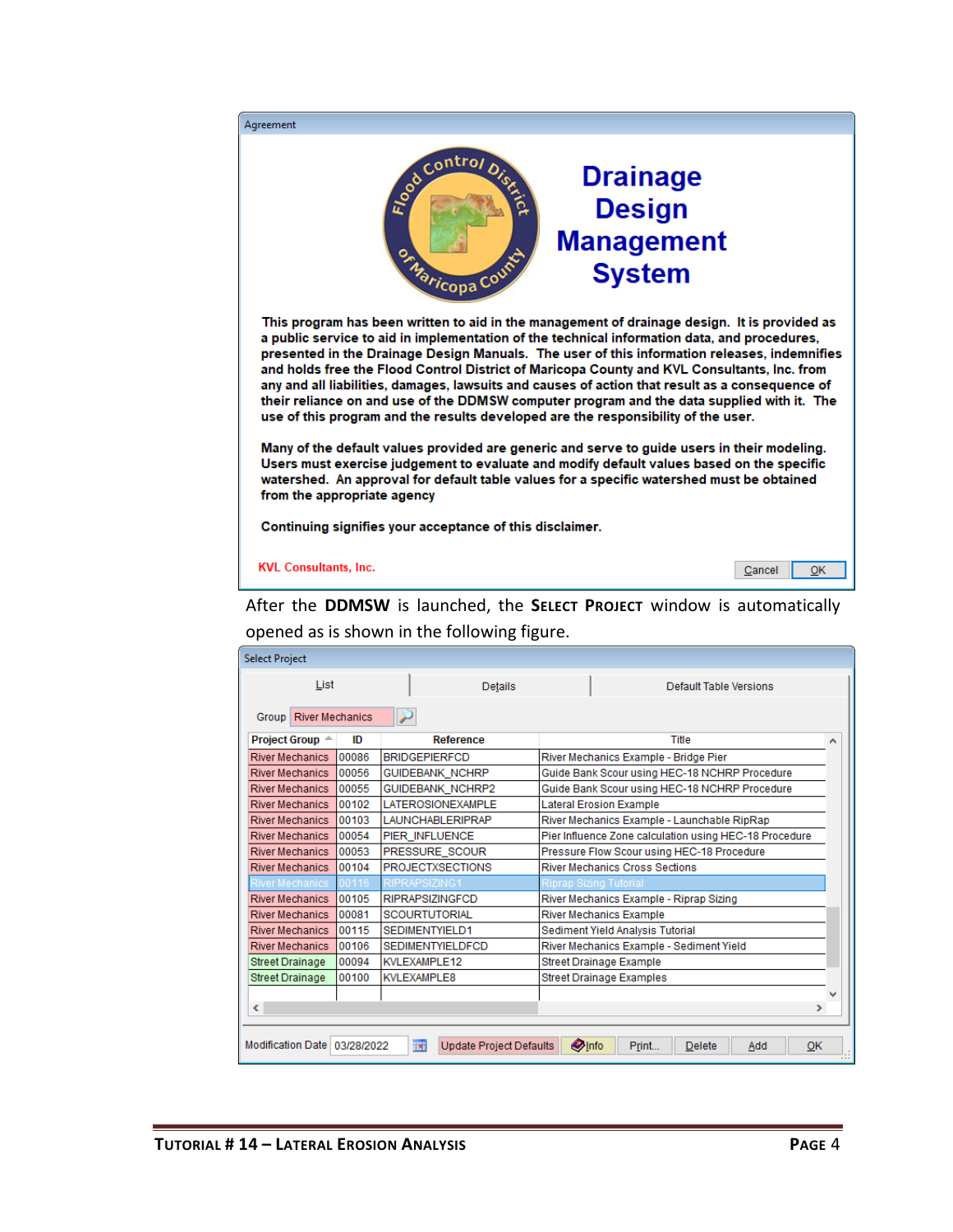- (b) Click the **Add** button on the **SELECT PROJECT** window to start a new project (or you can start a new project by **File** ➔ **New Project**).
- (c) On the **NEW PROJECT OPTIONS** form, select **River Mechanics** checkbox and click the **OK** button to close the form.
- (d) Type *"LATEROSION1"* into the **Reference** textbox. This is the name of this newly created project. The users can choose the name as long as it does not exist in the **DDMSW** database.
- (e) Type into the **Title** textbox a brief descriptive title of this project. *(Optional)*
- (f) Type into the **Location** textbox the location of this project. *(Optional)*
- (g) Type into the **Agency** textbox the agency or company name. *(Optional)*
- (h) Check **River Mechanics** checkbox for this project.
- (i) Type a detailed description of this project into the **Comment Box** under the **Project Reference** frame. *(Optional)*
- (j) Click the **Save** button to save the entered data.
- (k) Click the **OK** button on the **SELECT PROJECT** window, and then click **OK** on the pop-up message box. The following figure shows what the window looks like.

| <b>Select Project</b>                                                                                                  |                                                                                                                              |                        |                      |  |                         |             |  |   |
|------------------------------------------------------------------------------------------------------------------------|------------------------------------------------------------------------------------------------------------------------------|------------------------|----------------------|--|-------------------------|-------------|--|---|
|                                                                                                                        | List                                                                                                                         | Default Table Versions |                      |  |                         |             |  |   |
|                                                                                                                        | <b>Project Reference</b>                                                                                                     |                        |                      |  | <b>Project Defaults</b> |             |  |   |
| Project ID                                                                                                             | 00117                                                                                                                        |                        | Reference LATEROSION |  |                         |             |  |   |
| Title                                                                                                                  | Lateral Erosion Analysis Tutorial                                                                                            |                        |                      |  |                         | Soils FCDMC |  |   |
| Location                                                                                                               | Maricopa County                                                                                                              |                        |                      |  | Land Use   FCDMC        |             |  | ř |
|                                                                                                                        | Agency   Flood Control District of Maricopa County                                                                           |                        |                      |  |                         |             |  |   |
|                                                                                                                        | Hydrology and Hydraulics Only<br>River Mechanics Only                                                                        |                        |                      |  |                         |             |  |   |
| This is tutorial is to give step-by-step instructions on how to use DDMSW<br>∧<br>to perform lateral erosion analysis. |                                                                                                                              |                        |                      |  |                         |             |  |   |
|                                                                                                                        | ia.<br>Modification Date 03/28/2022<br><b>Olnfo</b><br><b>Update Project Defaults</b><br>Print<br>OK<br><b>Delete</b><br>Add |                        |                      |  |                         |             |  |   |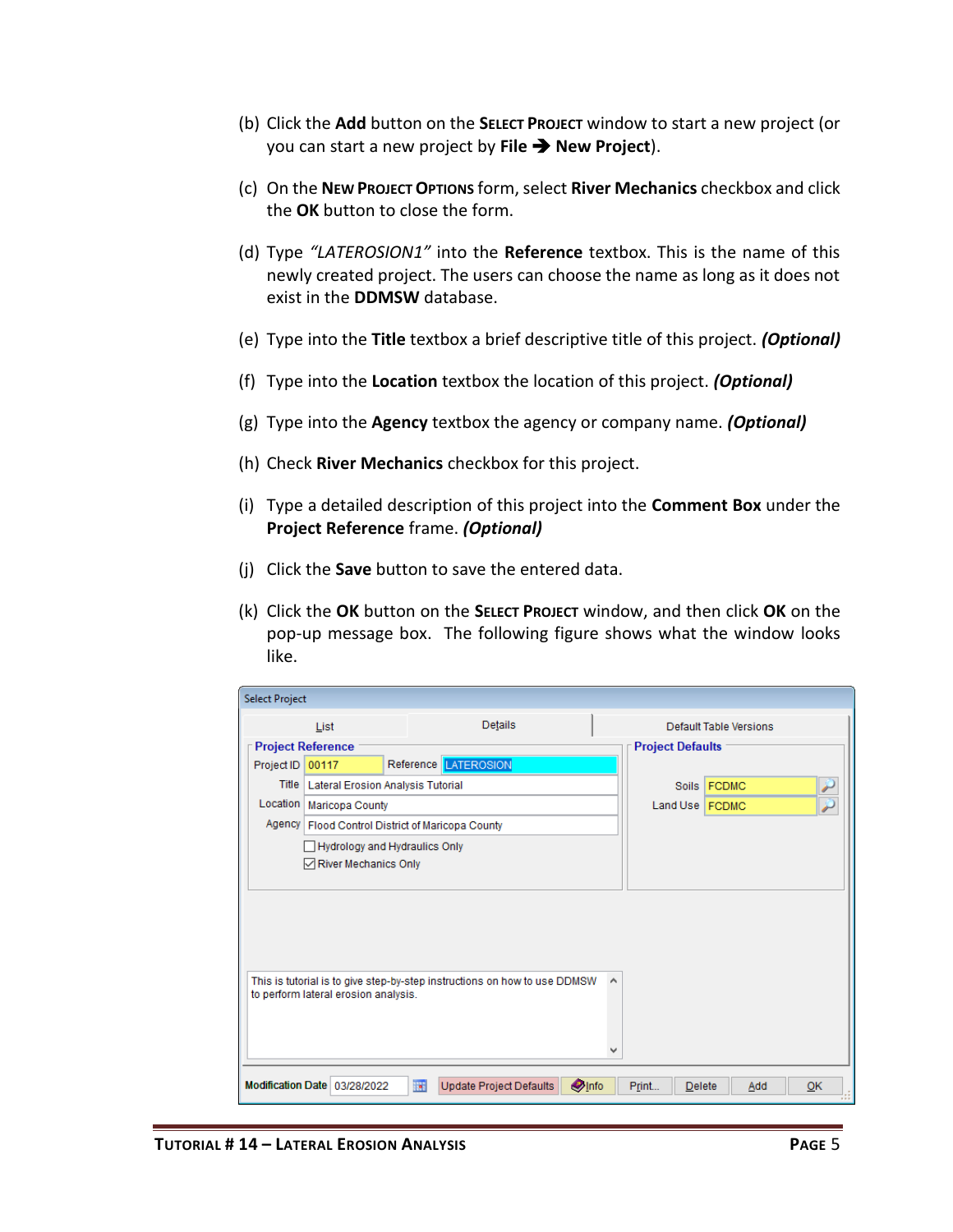**Note:** The **Project ID** *00117* in the above figure is the database records unique read-only identifier of the project, which is automatically generated by the program when a new project is created. When the users create a new project, the **Project ID** of this new project will not be the same as the **Project ID** shown in the above figure.

# <span id="page-7-0"></span>**2.2 STEP 2 – PREPARE THE CROSS SECTION AND HYDRAULICS DATA**

To develop the cross section and hydraulic data to be used for this project, the *"LATEROS1"* dataset will be used which will be imported from another project.

(a) From the menu bar of main application window, click **River Mechanics** ➔ **Import Cross Sections from Another Project** to open the **IMPORT CROSS SECTIONS FROM ANOTHER PROJECT** form.

|      |      |                                                    | Flood Control District of Maricopa County Version: 6.0.5 - LATEROSION               |  |
|------|------|----------------------------------------------------|-------------------------------------------------------------------------------------|--|
| File | Edit |                                                    | River Mechanics Project Defaults Help                                               |  |
|      |      | Scour                                              | <b>Thalweg Elevation Comparison</b>                                                 |  |
|      |      | Riprap<br>Launchable Riprap                        |                                                                                     |  |
|      |      | <b>Lateral Erosion</b>                             |                                                                                     |  |
|      |      | Sediment Yield                                     |                                                                                     |  |
|      |      | Cross Section Hydraulics<br>Cross Section Geometry |                                                                                     |  |
|      |      |                                                    | Import Cross Sections from Another Project<br>Import Cross Sections from a CSV File |  |
|      |      | Manning's Calculator                               |                                                                                     |  |
|      |      |                                                    |                                                                                     |  |

- (b) On the **IMPORT CROSS SECTIONS FROM ANOTHER PROJECT** form, select the following settings:
	- **Import Project Reference:** *PROJECTXSECTIONS*
	- **Option:** *Specific Cross Section* • **Import Cross Section ID:** *LATEROS1*
	-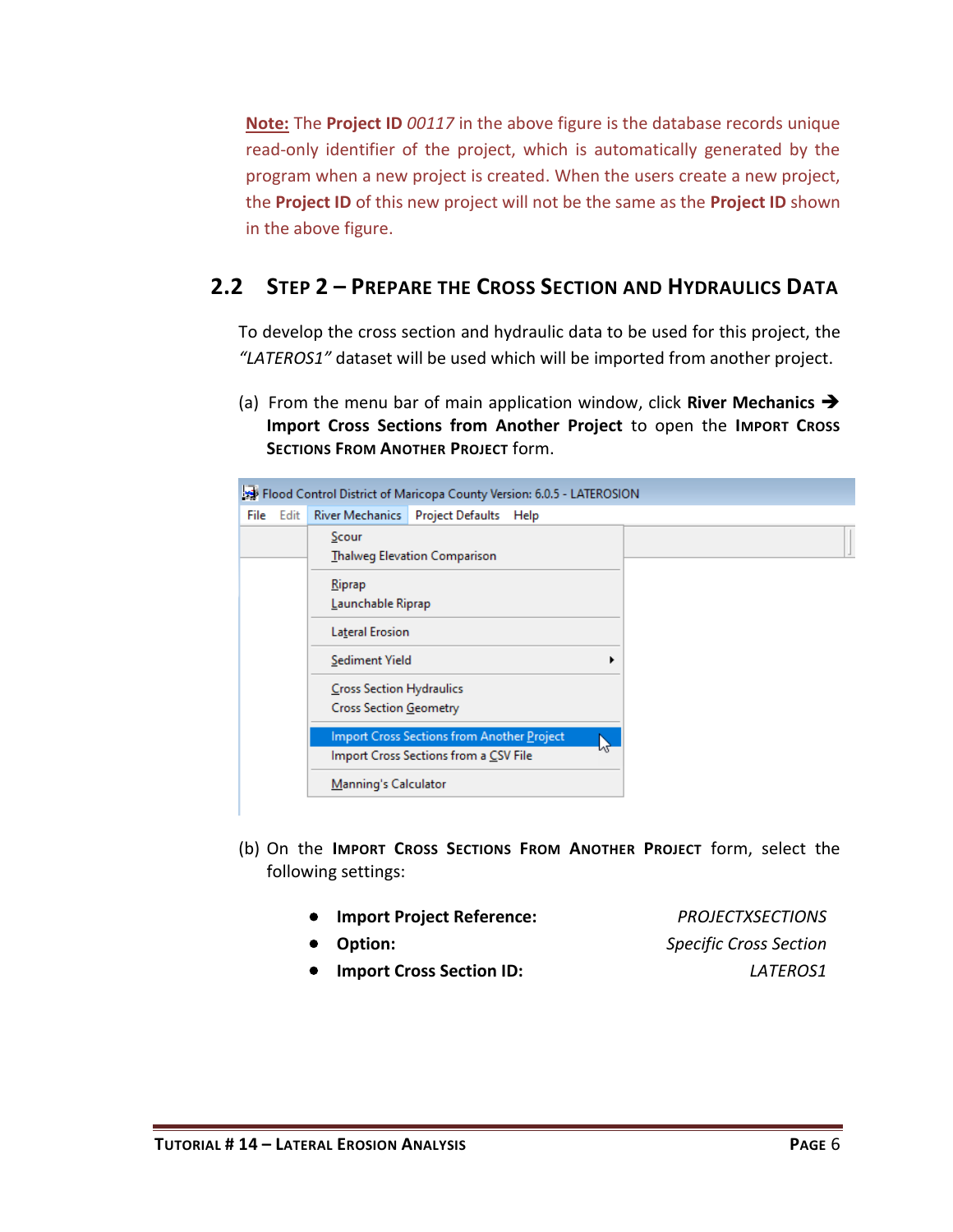| Import Cross Sections From Another Project |                                               |  |  |  |  |  |
|--------------------------------------------|-----------------------------------------------|--|--|--|--|--|
|                                            |                                               |  |  |  |  |  |
| Import Project Reference                   | <b>PROJECTXSECTIONS</b>                       |  |  |  |  |  |
| Option                                     | $\checkmark$<br><b>Specific Cross Section</b> |  |  |  |  |  |
| Import Cross Section ID                    | LATEROS1                                      |  |  |  |  |  |
|                                            |                                               |  |  |  |  |  |
|                                            |                                               |  |  |  |  |  |
|                                            |                                               |  |  |  |  |  |
|                                            | <b>D</b> Info<br>Import<br>OK                 |  |  |  |  |  |

(c) Once the specified data have been selected, click the **Import** button. Select **Yes** to proceed and hit **OK** to close the **IMPORT CROSS SECTION FROM ANOTHER PROJECT** form.

| Question |                                                                                                                                                                      |  |
|----------|----------------------------------------------------------------------------------------------------------------------------------------------------------------------|--|
|          | This will import Cross Section LATEROS1<br>from PROJECTXSECTIONS to the current project.<br>- Data with the same ID will be overwritten.<br>Do you want to continue? |  |
|          | No<br>Vec                                                                                                                                                            |  |

(d) To check if the lateral erosion cross section data has been successfully imported, open the **NATURAL CROSS SECTIONS** form (**River Mechanics** ➔ **Cross Section Geometry**).

|  |  |  | Flood Control District of Maricopa County Version: 6.0.5 - LATEROSION |
|--|--|--|-----------------------------------------------------------------------|
|  |  |  |                                                                       |

| File Edit |                               | River Mechanics Project Defaults Help                                               |    |  |
|-----------|-------------------------------|-------------------------------------------------------------------------------------|----|--|
|           | Scour                         | <b>Thalweg Elevation Comparison</b>                                                 |    |  |
|           | Riprap<br>Launchable Riprap   |                                                                                     |    |  |
|           | Lateral Erosion               |                                                                                     |    |  |
|           | Sediment Yield                |                                                                                     |    |  |
|           | Cross Section Hydraulics      |                                                                                     |    |  |
|           | <b>Cross Section Geometry</b> |                                                                                     |    |  |
|           |                               | Import Cross Sections from Another Project<br>Import Cross Sections from a CSV File | иr |  |
|           | Manning's Calculator          |                                                                                     |    |  |
|           |                               |                                                                                     |    |  |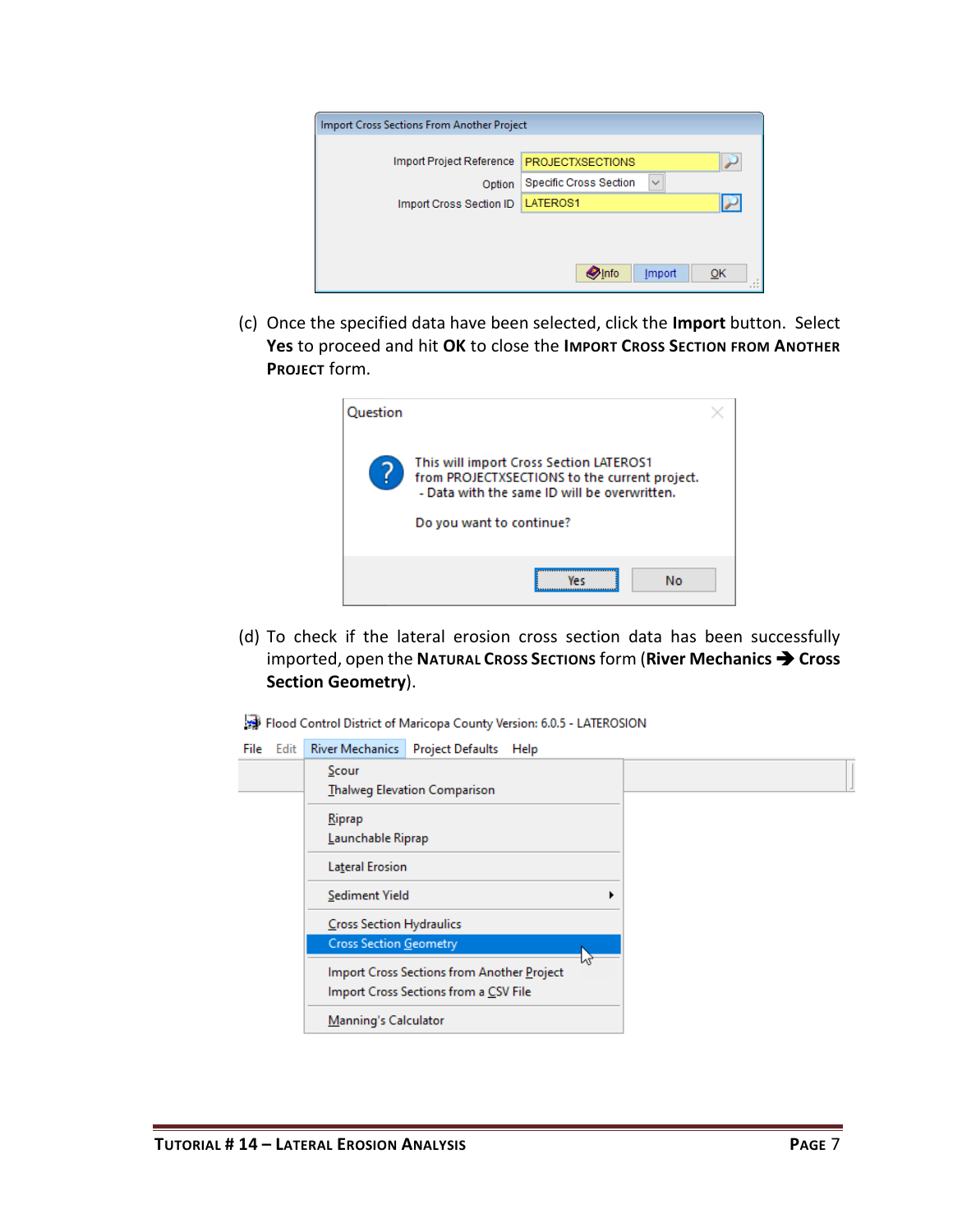(e) On the form, select *"LATEROS1"* for the **Cross Section ID** by clicking the Selector button at the right side of the **ID** textbox.



Compare the geometric data on the **NATURAL CROSS SECTIONS** form against the tabulated data listed below. Make necessary data edits or adjustments on the form, if necessary. Click **OK** to close the form.

| <b>Station (X)</b> | Elevation (Y) | <b>Notes</b>                      |
|--------------------|---------------|-----------------------------------|
| 0                  | 165.0         |                                   |
| 200                | 164.9         |                                   |
| 215                | 164.5         | <b>FEMA Floodway Left Station</b> |
| 275                | 164.3         |                                   |
| 318                | 164.1         | Left Bank Station                 |
| 320                | 163.9         |                                   |
| 321                | 163.85        |                                   |
| 325                | 163.8         |                                   |
| 340                | 163.6         |                                   |
| 345                | 160.0         |                                   |
| 350                | 159.9         |                                   |
| 355                | 159.6         | <b>Thalweg Station</b>            |
| 365                | 159.7         |                                   |
| 370                | 160.0         |                                   |
| 375                | 161.0         |                                   |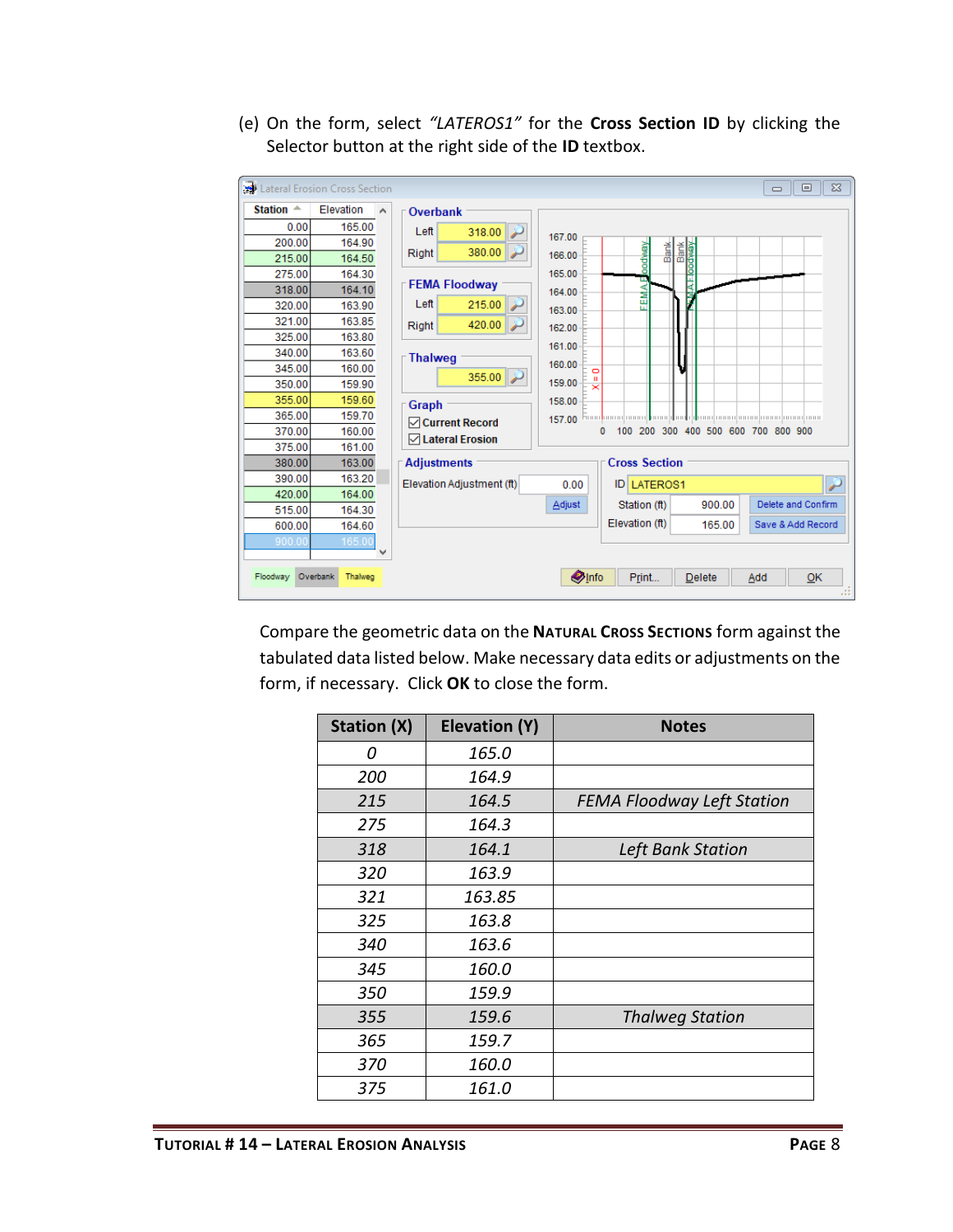| <b>Station (X)</b> | Elevation (Y) | <b>Notes</b>                       |
|--------------------|---------------|------------------------------------|
| 380                | 163.0         | <b>Right Bank Station</b>          |
| 390                | 163.2         |                                    |
| 420                | 164.0         | <b>FEMA Floodway Right Station</b> |
| 515                | 164.3         |                                    |
| 600                | 164.6         |                                    |
| 900                | 165.0         |                                    |

- (f) Edit the cross section geometry, if necessary, and click *Save* to save all changes and revisions. Click *OK* to close and exit the **NATURAL CROSS SECTION** form.
- (g) To view the cross-section hydraulic data for this cross-section, open the **CROSS SECTION HYDRAULICS** form (**River Mechanics** ➔ **Cross Section Hydraulics**) and on the form select *"LATEROS1"* from the **Cross Section ID** listing.

Flood Control District of Maricopa County Version: 6.0.5 - LATEROSION

|  |  |  | File Edit River Mechanics   Project Defaults Help |  |  |
|--|--|--|---------------------------------------------------|--|--|
|--|--|--|---------------------------------------------------|--|--|

| Scour<br><b>Thalweg Elevation Comparison</b>                                        |   |  |
|-------------------------------------------------------------------------------------|---|--|
| Riprap<br>Launchable Riprap                                                         |   |  |
| <b>Lateral Erosion</b>                                                              |   |  |
| Sediment Yield                                                                      | ١ |  |
| <b>Cross Section Hydraulics</b><br>Cross Section Geometry                           |   |  |
| Import Cross Sections from Another Project<br>Import Cross Sections from a CSV File |   |  |
| Manning's Calculator                                                                |   |  |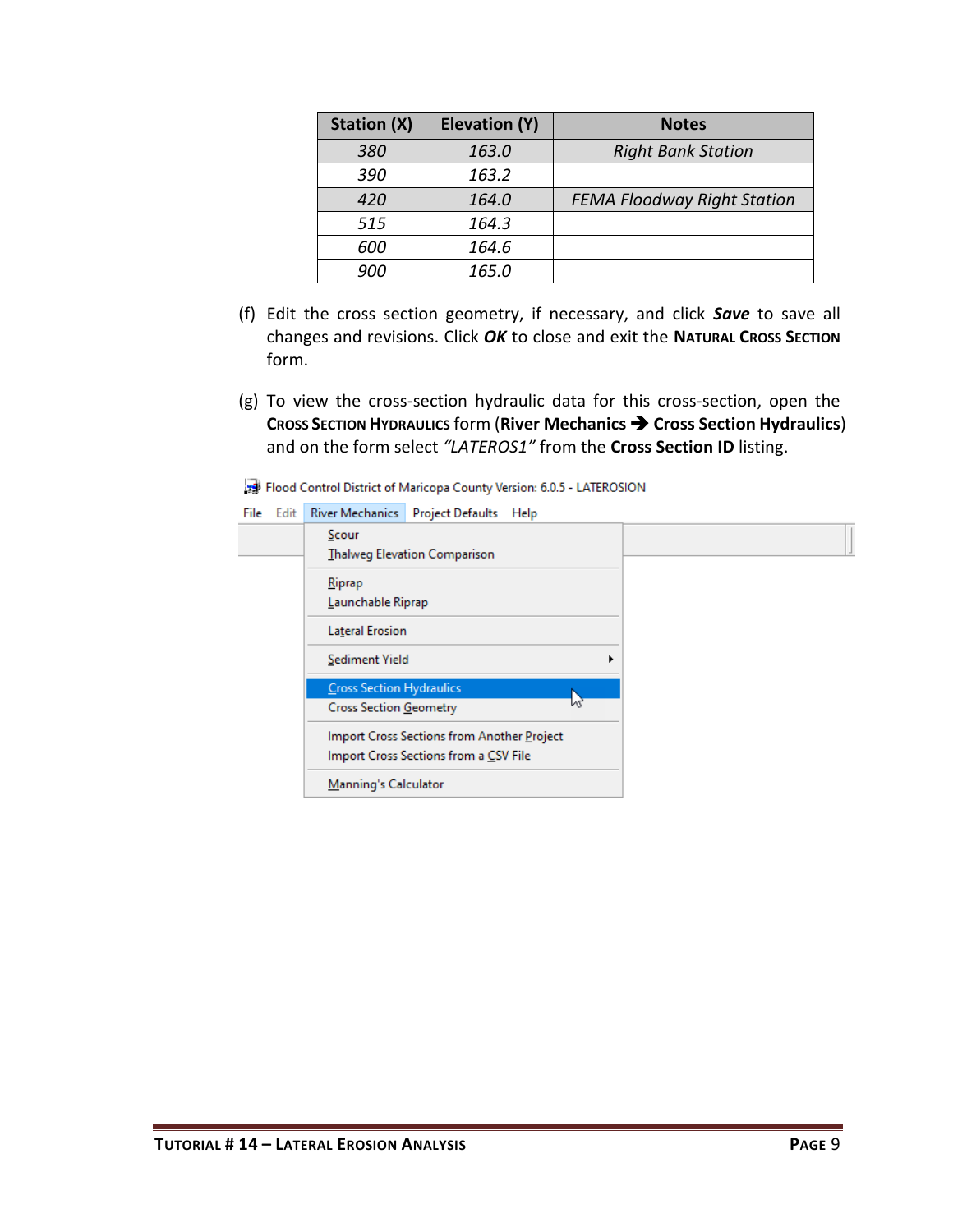| River Mechanics - Cross Section Hydraulics |                             |                                       |                       |              |                  |          | $\ x\ $<br><u>a   a </u> |
|--------------------------------------------|-----------------------------|---------------------------------------|-----------------------|--------------|------------------|----------|--------------------------|
| <b>Section ID</b>                          | <b>Entire Cross Section</b> |                                       |                       |              |                  |          |                          |
| LATEROS1                                   |                             | Source   Calculate Data               |                       | $\checkmark$ | $\boxdot$ Design | Dominant |                          |
|                                            | Total Scour                 |                                       | Flow Rate (cfs)       |              | 3200             |          |                          |
| Cross Section ID A                         | $\boldsymbol{\wedge}$       |                                       | Slope (ft/ft)         |              | 0.015000         |          |                          |
| <b>ATEROS1</b>                             |                             |                                       | Manning's n Channel   |              | 0.035            |          | Man's n                  |
|                                            |                             |                                       | Manning's n LOB       |              | 0.045            |          |                          |
|                                            |                             |                                       | Manning's n ROB       |              | 0.050            |          |                          |
|                                            |                             |                                       | Flow Area (sq ft)     |              | 557.04           |          |                          |
|                                            |                             |                                       | Wetted Perimeter (ft) |              | 901.70           |          |                          |
|                                            |                             |                                       | Average Width (ft)    |              | 102.90           |          |                          |
|                                            |                             |                                       | Top Width (ft)        |              | 900.00           |          |                          |
|                                            |                             |                                       | Hydraulic Depth (ft)  |              | 0.62             |          |                          |
|                                            |                             | Normal or Max Depth (ft)              |                       |              | 5.41             |          |                          |
| ≺<br>$\rightarrow$                         |                             | Total Cross Section Velocity (ft/sec) |                       |              | 5.74             |          |                          |
| Lateral erosion first cross section        | $\land$<br>v                |                                       |                       |              |                  |          |                          |
| <b>Olnfo</b><br>Print                      | <b>Delete</b><br>Copy       | Add                                   | Graph                 | X Section    | Detail           | Update   | QK<br>Æ.                 |

(h) On the **CROSS SECTION HYDRAULICS** form, ensure that the **Source** is set to "*Calculate Data*". Check to ensure that the imported data values for **Flow Rate (cfs)**, **Slope (ft/ft)**, and **Manning's n (Channel, LOB, and ROB)** are the project values specified for this project, otherwise, edit and modify them.

The project data are provided below:

| $\bullet$ | Design Flow Rate (cfs):                | 3200  |
|-----------|----------------------------------------|-------|
|           | • Channel Slope (ft/ft):               | 0.015 |
|           | • Design Manning's n for Main Channel: | 0.035 |
| $\bullet$ | <b>Design Manning's n for LOB:</b>     | 0.045 |

- **Design Manning's n for ROB:** *0.050*
- (i) Click *Save* to save the edits, if you have made any.
- (j) To recalculate or update the hydraulic analysis on this form, click **Update**.
- (k) Select "*This Record"* from the **SELECT OPTION** form. Click *OK* to close the form.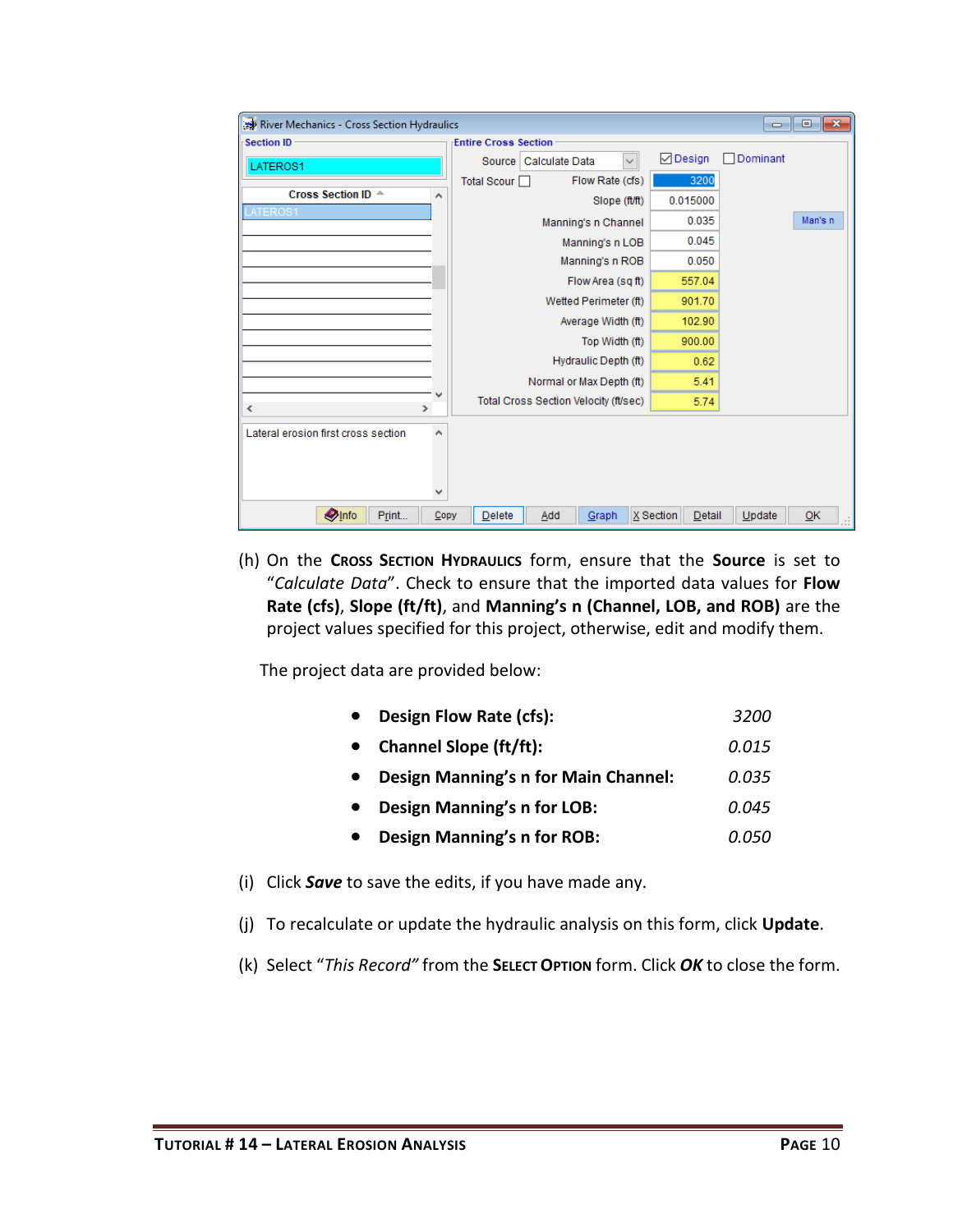

(l) Click *Yes* on the **UPDATE CROSS SECTION HYDRAULICS** form to continue.

(m)Click **OK** to close the form.

# <span id="page-12-0"></span>**2.3 STEP 3 - CALCULATE LATERAL EROSION DISTANCE**

Four (4) analysis scenarios will be presented in this tutorial. These different scenarios are dependent on availability of data for analysis. These scenarios include: (a) no data; (b) with scour data; (c) with scour and historical data; and (d) with scour, historical, and cross section data.

### **2.3.1 Scenario #1 - No Data**

- (a) Click on the **River Mechanics** ➔ **Lateral Erosion**
- (b) Click **Add** to enter a new data and type in "*LOCID"* on the **Location ID** textbox. **M**ake sure that all the check boxes in the **Available Data** frame are unchecked.
- (c) Type in "*4.5*" into the **Channel Depth, D (ft)** textbox. This information is assumed to be the field estimate made on the channel depth.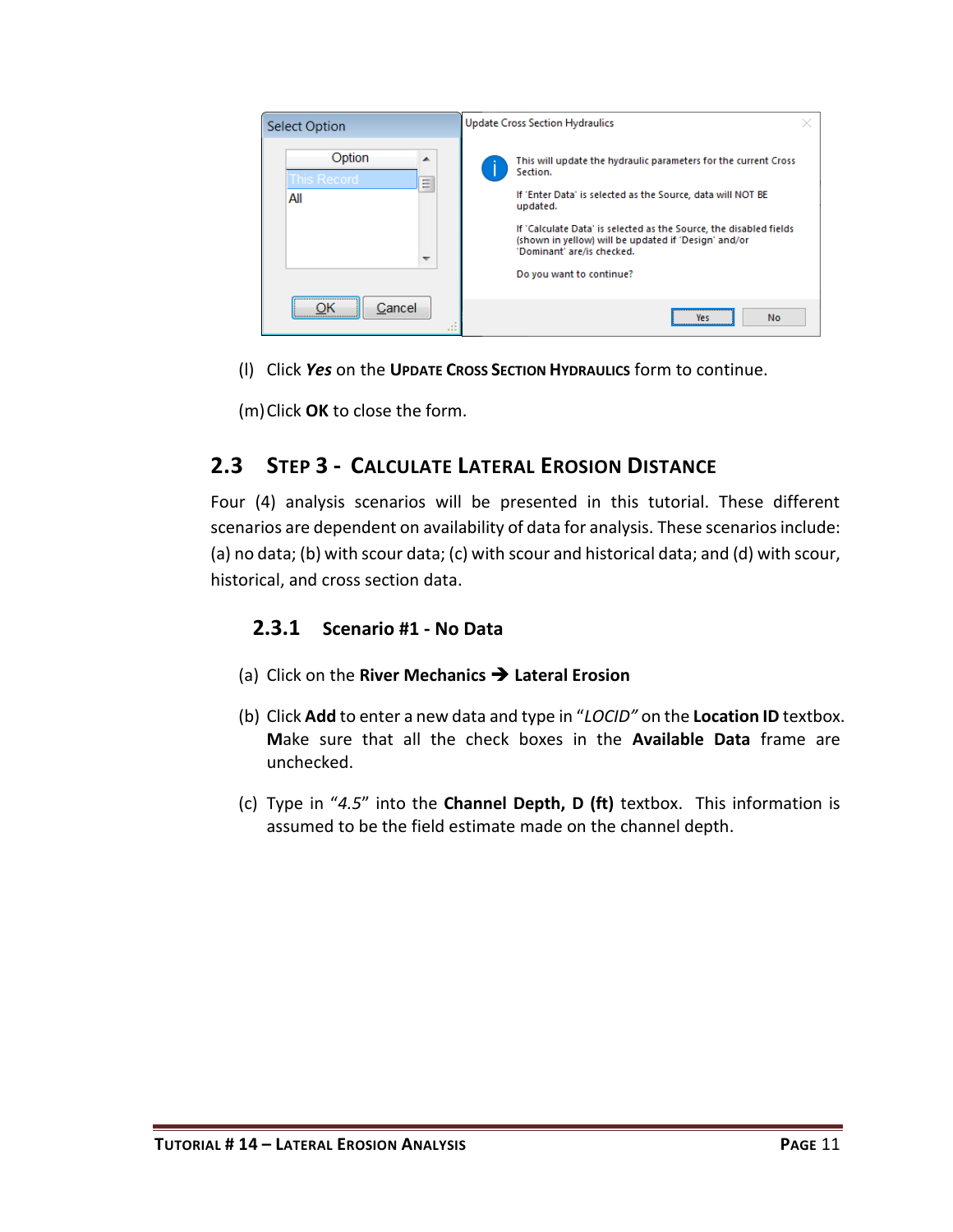| River Mechanics - Lateral Erosion                                                           |                                                                                   |                    |         | $\qquad \qquad \Box$ | $\Sigma\!$<br>$\Box$ |
|---------------------------------------------------------------------------------------------|-----------------------------------------------------------------------------------|--------------------|---------|----------------------|----------------------|
| List                                                                                        |                                                                                   |                    | Details |                      |                      |
| ID<br>Location ID   LOCID                                                                   | <b>Available Data</b><br>Scour $\square$<br>Historical Photo O<br>Cross Section O |                    |         |                      |                      |
| <b>Lateral Erosion</b><br>Channel Depth, D (ft)<br>4.50<br>Lateral Erosion Distance, L (ft) |                                                                                   |                    |         |                      |                      |
|                                                                                             |                                                                                   |                    |         |                      |                      |
| Comments                                                                                    | $\land$<br>$\checkmark$                                                           |                    |         |                      |                      |
|                                                                                             | $\bullet$ Help<br><b>O</b> Info                                                   | Print<br>$D$ elete | Add     | Update               | QK<br>w              |

- (d) Click *Save* to save the data entered.
- (e) To calculate the **Lateral Erosion Distance, L (ft**), click the *Update* button and select "*This Record"* from the **SELECT OPTION** form. Click *OK* to close the form.

| <b>Select Option</b>                                                                   | Calculate Lateral Erosion                                                                                                                                                                                                             |  |
|----------------------------------------------------------------------------------------|---------------------------------------------------------------------------------------------------------------------------------------------------------------------------------------------------------------------------------------|--|
| Option<br>▲<br>This Record<br>Ξ<br>This Major Basin<br>All<br>$\overline{\phantom{a}}$ | This will calculate the Lateral Erosion for the current record.<br>Scour Depth (Zt) will be updated from Total Scour Analysis if<br>"Automatically Update Scour Depth (Zt) to Total Scour" is<br>Checked.<br>Do you want to continue? |  |
| Cancel<br>$\cdot$                                                                      | <b>No</b><br>Yes                                                                                                                                                                                                                      |  |

(f) Click *Yes* when the **CALCULATE LATERAL EROSION** form opens.

The following screen capture below shows the results of the analysis. The only data used was a field estimate of the **Channel Depth, D (ft)** at the location of interest.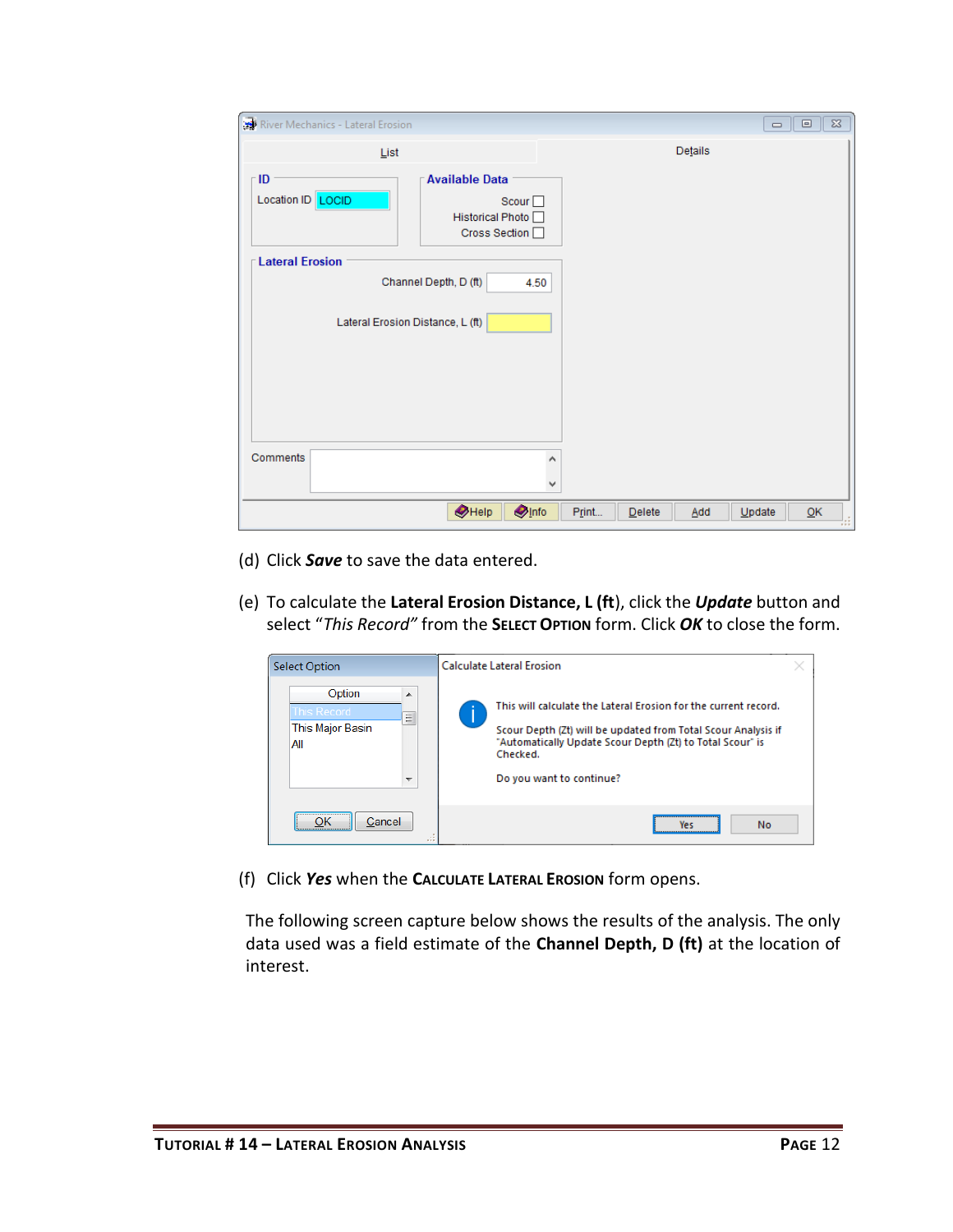|                                                                                                     | River Mechanics - Lateral Erosion<br>∥ x<br><b>a</b> 0                        |                               |              |  |  |  |
|-----------------------------------------------------------------------------------------------------|-------------------------------------------------------------------------------|-------------------------------|--------------|--|--|--|
| List                                                                                                |                                                                               | Details                       |              |  |  |  |
| - ID<br>Location ID LOCID                                                                           | <b>Available Data</b><br>Scour $\square$<br>Historical Photo<br>Cross Section |                               |              |  |  |  |
| <b>Lateral Erosion</b><br>Channel Depth, D (ft)<br>4.50<br>Lateral Erosion Distance, L (ft)<br>81.0 |                                                                               |                               |              |  |  |  |
| Comments                                                                                            | ▴<br>┯                                                                        |                               |              |  |  |  |
|                                                                                                     | $\bullet$ Help<br><b>O</b> Info                                               | Print<br><b>Delete</b><br>Add | Update<br>QK |  |  |  |

# **2.3.2 Scenario #2 – Scour Data Available**

- (a) On the **RIVER MECHANICS – LATERAL EROSION** form (**River Mechanics** ➔ **Lateral Erosion**), check the **Scour** checkbox and leave the other two checkboxes unchecked.
- **(b)** Type in "*12.00"* into the **Scour Depth, Zt (ft)** textbox, while keeping the value of the **Channel Depth, D (ft)** at *"4.50".* Click **Save.**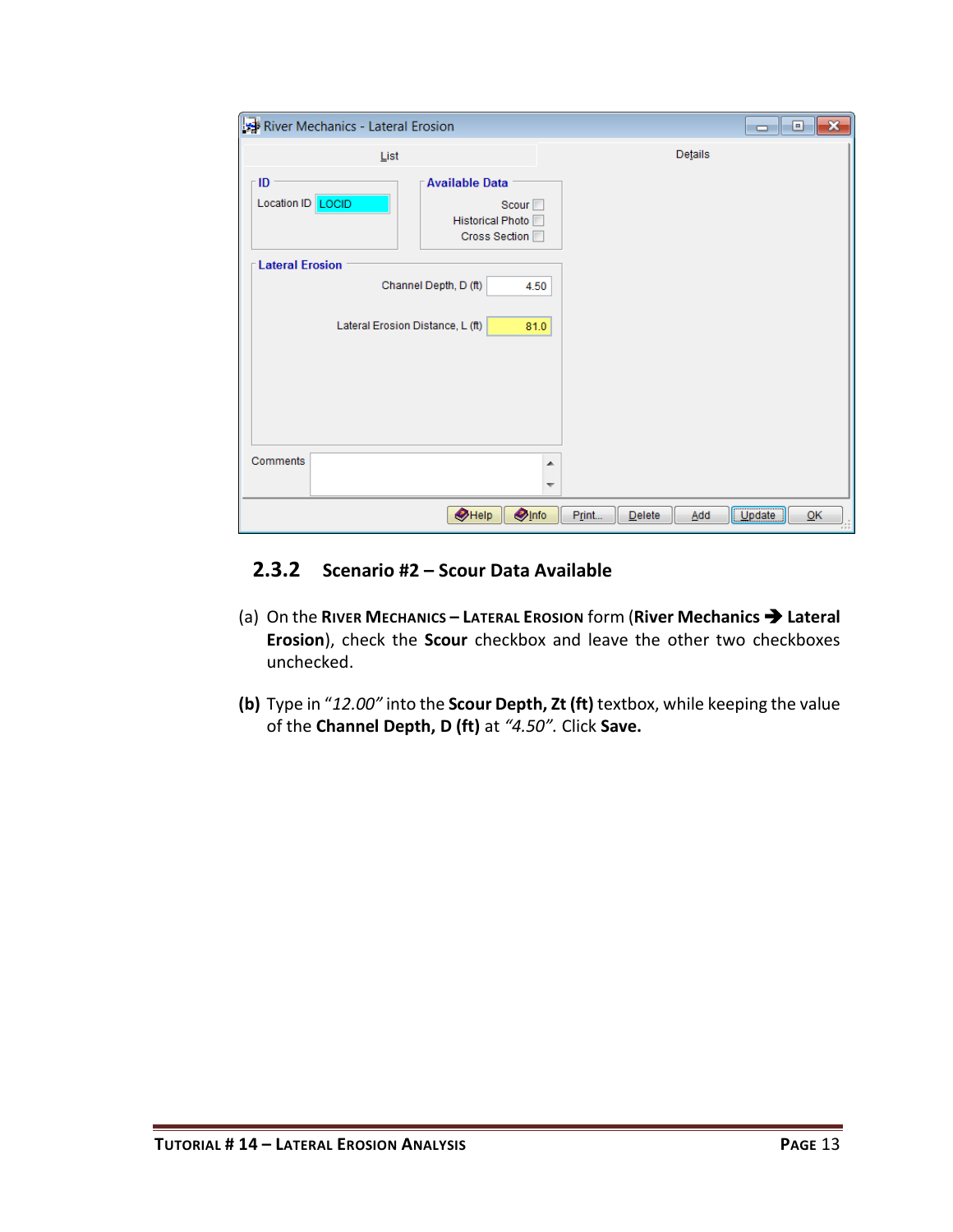| River Mechanics - Lateral Erosion                                      |                                                                                     |                    |         |        | ⊩x<br>$\Box$ e            |
|------------------------------------------------------------------------|-------------------------------------------------------------------------------------|--------------------|---------|--------|---------------------------|
| List                                                                   |                                                                                     |                    | Details |        |                           |
| r ID<br>Location ID   LOCID                                            | <b>Available Data</b><br>Scour $\boxdot$<br>Historical Photo<br>Cross Section       |                    |         |        |                           |
| <b>Lateral Erosion</b><br>Lateral Erosion Distance, L (ft)<br>Comments | Channel Depth, D (ft)<br>4.50<br>Scour Depth, Zt (ft)<br>$12.00$ $\rightarrow$<br>۸ |                    |         |        |                           |
|                                                                        | v                                                                                   |                    |         |        |                           |
|                                                                        | $\bigcirc$ Help<br><b>O</b> Info                                                    | Print<br>$D$ elete | Add     | Update | $\overline{\mathsf{O}}$ K |

(c) To calculate the **Lateral Erosion Distance, L (ft**) for the manually entered data, click the *Update* button and select "*This Record"* from the **SELECT OPTION** form. Click **Yes** to continue. Note that the estimated **Lateral Erosion Distance, L (ft)** is *99 ft*.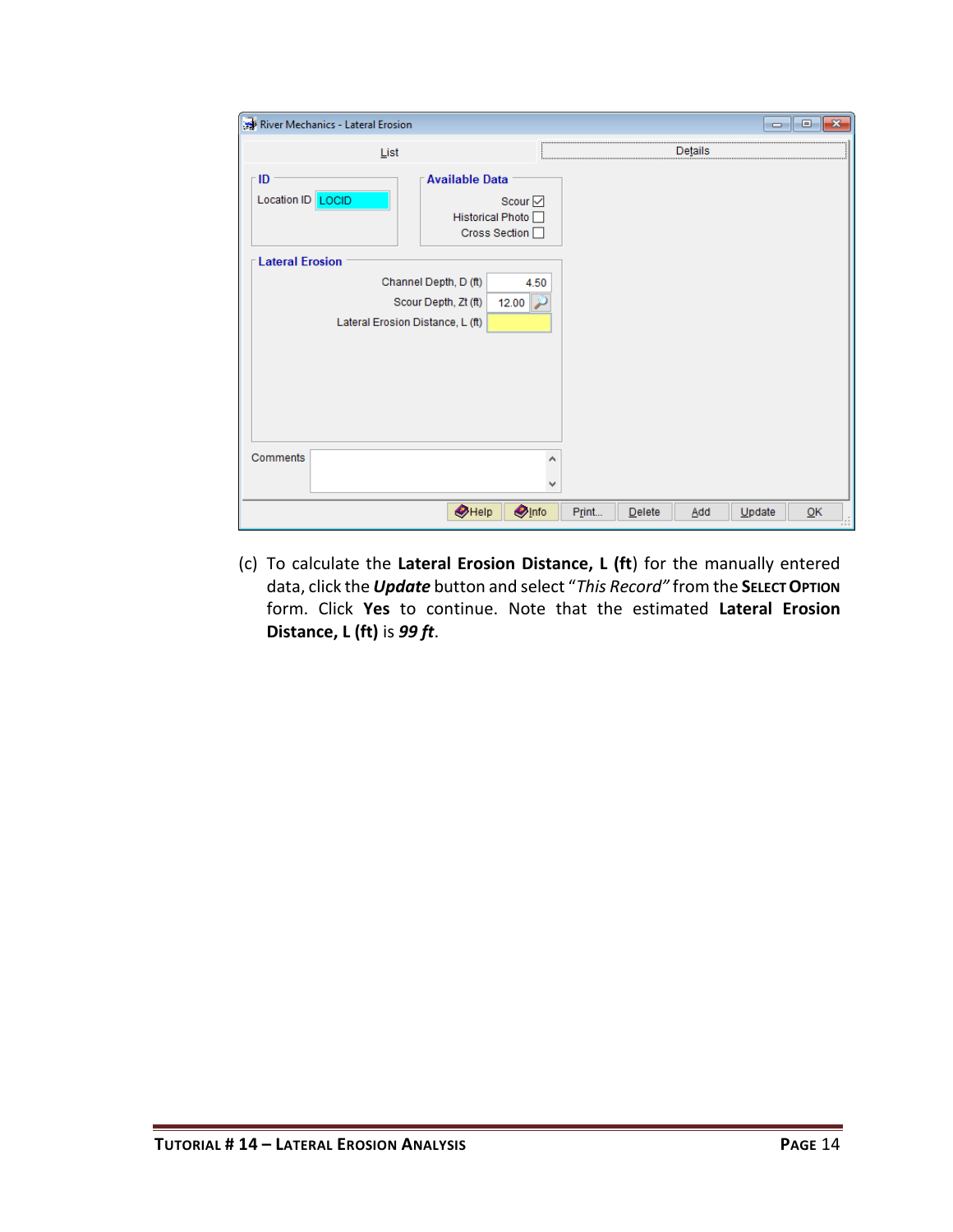| River Mechanics - Lateral Erosion                          |                                                                                        |                           | $\Sigma\!$<br>$\parallel$ 0<br>$\qquad \qquad \Box$ |
|------------------------------------------------------------|----------------------------------------------------------------------------------------|---------------------------|-----------------------------------------------------|
| List                                                       |                                                                                        | Details                   |                                                     |
| · ID<br>Location ID   LOCID                                | <b>Available Data</b><br>Scour $\boxdot$<br>Historical Photo<br>Cross Section O        |                           |                                                     |
| <b>Lateral Erosion</b><br>Lateral Erosion Distance, L (ft) | Channel Depth, D (ft)<br>4.50<br>$12.00$ $\rightarrow$<br>Scour Depth, Zt (ft)<br>99.0 |                           |                                                     |
| Comments                                                   | ۸<br>v                                                                                 |                           |                                                     |
|                                                            | $\bigcirc$ Help<br><b>Olnfo</b>                                                        | Print<br>Add<br>$D$ elete | Update<br>QK<br>w                                   |

(d) As an alternative to the manual entries made, **DDMSW** has the capability to import the value from a scour analysis project. To use this import feature, click the magnifying glass across the **Scour Depth, Zt (ft)** textbox.

(e)On the **IMPORT TOTAL SCOUR FROM A PROJECT** form, use the following data:

- **Import Project Reference**: *BANKPROTECTION1*
- **Import ID:** *AZRIVER*

• **Automatically Update Scour Depth (Zt) to Total scour Checkbox** *Check*

| ٠P<br>7<br>÷. |
|---------------|
|---------------|

| Import Total Scour From a Project                      |                        |
|--------------------------------------------------------|------------------------|
| Import Project Reference                               | <b>BANKPROTECTION1</b> |
| ImportID                                               | <b>AZRIVER</b>         |
| <b>Total Scour (ft)</b>                                | 14.00                  |
| Automatically Update Scour Depth (Zt)<br>to Total Scou |                        |
|                                                        | OK<br>Cancel           |

Click *OK* to close the form. [Note that the **Scour Depth, Zt (ft)** value has changed from *"12.00"* to *"14.00"*].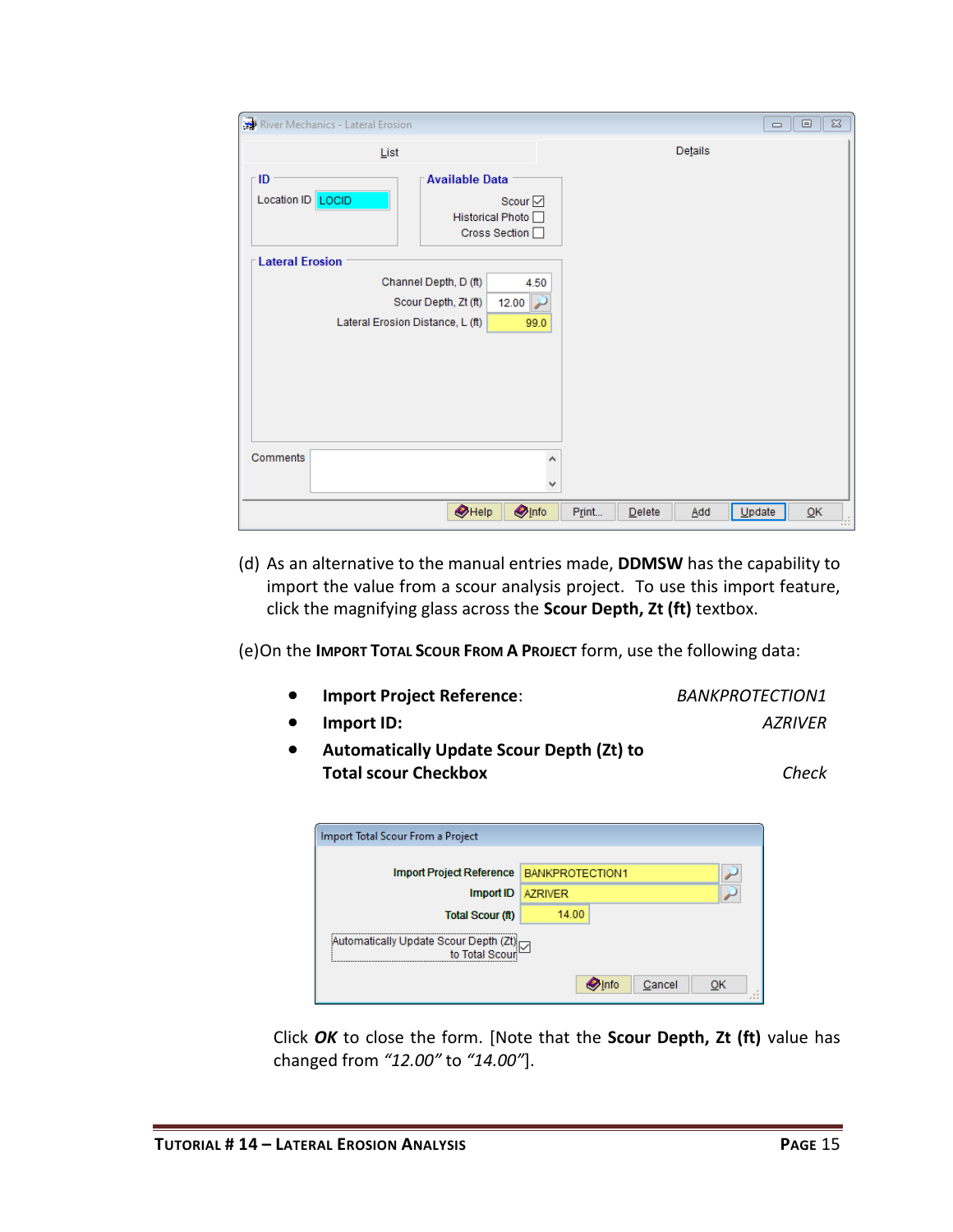| River Mechanics - Lateral Erosion                                                      |                                                                                                                                                                  |                    |         | $\Sigma$<br>$\Box$<br>$\qquad \qquad \Box$ |
|----------------------------------------------------------------------------------------|------------------------------------------------------------------------------------------------------------------------------------------------------------------|--------------------|---------|--------------------------------------------|
| List                                                                                   |                                                                                                                                                                  |                    | Details |                                            |
| ⊺ID<br>Location ID LOCID<br><b>Lateral Erosion</b><br>Lateral Erosion Distance, L (ft) | <b>Available Data</b><br>Scour $\boxdot$<br>Historical Photo O<br>Cross Section<br>Channel Depth, D (ft)<br>4.50<br>Scour Depth, Zt (ft)<br>14.00 $\sim$<br>99.0 |                    |         |                                            |
| Comments                                                                               | ۸<br>v                                                                                                                                                           |                    |         |                                            |
|                                                                                        | $\bigcirc$ Help<br><b>O</b> Info                                                                                                                                 | Print<br>$D$ elete | Add     | Update<br>QK                               |

(f) To calculate the **Lateral Erosion Distance, L (ft**), click the *Update* button and select "*This Record"* from the **SELECT OPTION** form. Click *OK* to close the form.

| <b>Select Option</b> |   |
|----------------------|---|
| Option               |   |
| This Record          | Ξ |
| This Major Basin     |   |
| All                  |   |
|                      |   |
|                      |   |
|                      |   |
|                      |   |
| Cancel               |   |
|                      |   |

(g) Click *Yes* when the **CALCULATE LATERAL EROSION** form opens.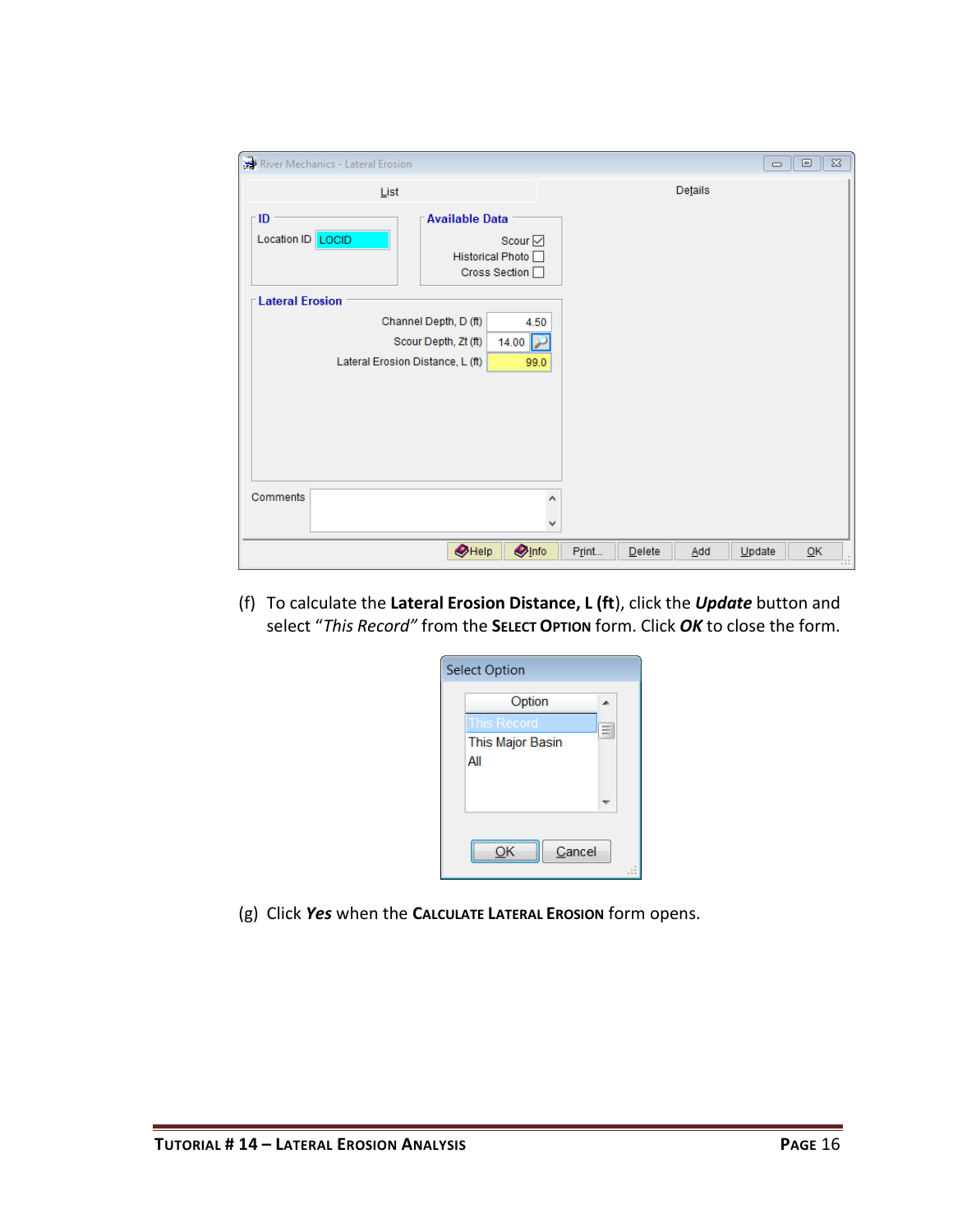

The screen capture below shows the results of the lateral erosion analysis where scour data is available, in addition to the field estimate of **Channel Depth, D (ft)** at *"4.50"* ft.

| River Mechanics - Lateral Erosion                          |                                                                                      |                                     | $\Sigma$<br>$\Box$<br>$\qquad \qquad \Box$ |
|------------------------------------------------------------|--------------------------------------------------------------------------------------|-------------------------------------|--------------------------------------------|
| List                                                       |                                                                                      | Details                             |                                            |
| r ID<br>Location ID   LOCID                                | <b>Available Data</b><br>Scour $\boxdot$<br>Historical Photo<br>Cross Section $\Box$ |                                     |                                            |
| <b>Lateral Erosion</b><br>Lateral Erosion Distance, L (ft) | Channel Depth, D (ft)<br>4.50<br>Scour Depth, Zt (ft)<br>14.00<br>111.0              |                                     |                                            |
| <b>Comments</b>                                            | Α<br>v                                                                               |                                     |                                            |
|                                                            | $\bullet$ Help<br><b>O</b> Info                                                      | Update<br>Print<br>$D$ elete<br>Add | $\underline{\mathsf{O}}\mathsf{K}$<br>w    |

### **2.3.3 Scenario #3 – Scour and Historical Data Available**

(a) On the **RIVER MECHANICS – LATERAL EROSION** form (**River Mechanics** ➔ **Lateral Erosion**), make sure that the **Scour** and **Historical Photo** checkboxes are checked. Leave the **Cross Section** checkbox unchecked.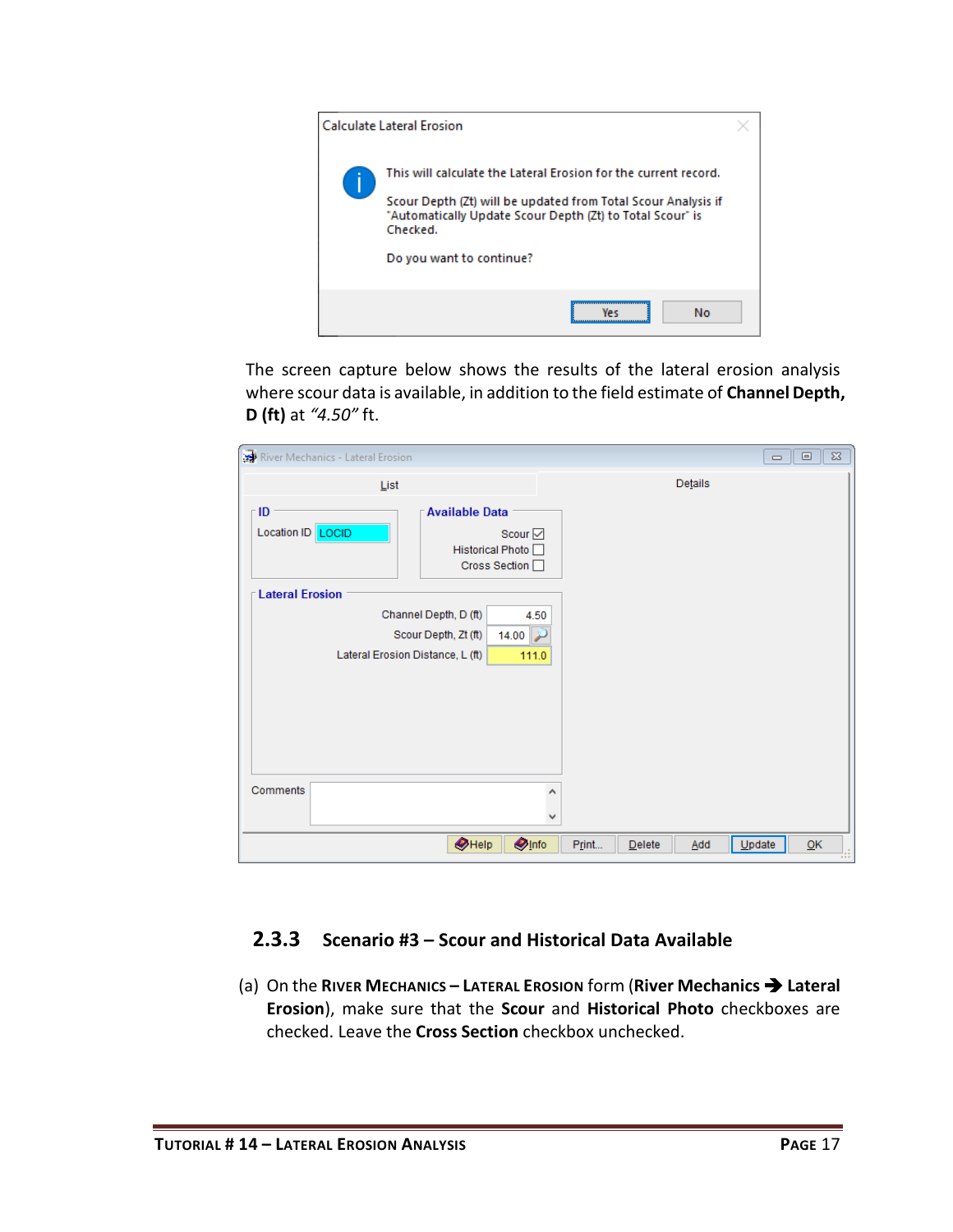(b) Type in "*85.0*" into the **Left Historical Lateral Erosion Distance, Lh (ft)** and the **Right Historical Lateral Erosion distance, Lh (ft)** textboxes. Leave the **Channel Depth, D (ft)** value at *"4.50"* and the **Scour Depth, Zt (ft)** at "14.00" unchanged. Click *Save* to save the data.

| River Mechanics - Lateral Erosion -- Edit                                                                                                                                                    |                                                                                                                          |                        |               | $\Sigma$<br>$\Box$<br>$\Box$ |
|----------------------------------------------------------------------------------------------------------------------------------------------------------------------------------------------|--------------------------------------------------------------------------------------------------------------------------|------------------------|---------------|------------------------------|
| List                                                                                                                                                                                         |                                                                                                                          |                        | Details       |                              |
| ۱D<br>Location ID  LOCID<br><b>Lateral Erosion</b>                                                                                                                                           | <b>Available Data</b><br>Scour $\overline{\vee}$<br>Historical Photo ☑<br>Cross Section<br>Channel Depth, D (ft)<br>4.50 |                        |               |                              |
| Left Historical Lateral Erosion Distance, Lh (ft)<br>Right Historical Lateral Erosion Distance, Lh (ft)<br>Left Lateral Erosion Distance, LI (ft)<br>Right Lateral Erosion Distance, Lr (ft) | Scour Depth, Zt (ft)<br>14.00<br>85.0<br>85.0                                                                            |                        |               |                              |
| Comments                                                                                                                                                                                     | Α<br>v                                                                                                                   |                        |               |                              |
|                                                                                                                                                                                              | Save<br>Cancel                                                                                                           | Print<br><b>Delete</b> | Update<br>Add | OK<br>1.1.1                  |

(c) To calculate the **Lateral Erosion Distance, L (ft**), click the *Update* button and select "*This Record"* from the **SELECT OPTION** form. Click *OK* to close the form.

| <b>Select Option</b> |   |
|----------------------|---|
| Option               |   |
| This Record          | Ξ |
| This Major Basin     |   |
| All                  |   |
|                      |   |
|                      |   |
|                      |   |
|                      |   |
| Cancel               |   |
|                      |   |

(d) Click *Yes* when the **CALCULATE LATERAL EROSION** form opens.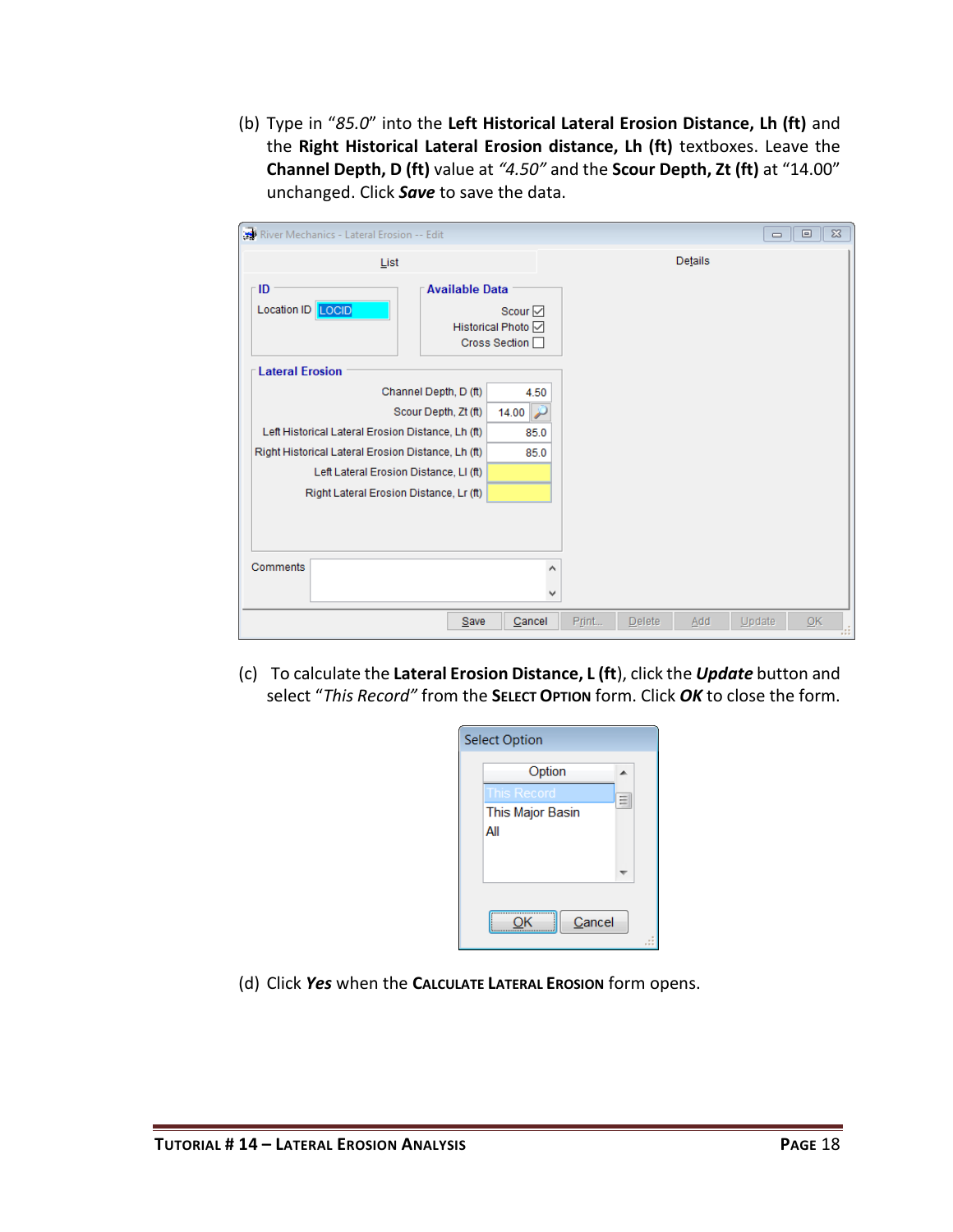

The screen capture below shows the results of the lateral erosion analysis where scour and historical data are available, in addition to the field estimate of **Channel Depth, D (ft)** at *"4.50"* ft.

| River Mechanics - Lateral Erosion                  |                                                              |                        |               | $\parallel x$<br>10<br>$\qquad \qquad \Box$ |
|----------------------------------------------------|--------------------------------------------------------------|------------------------|---------------|---------------------------------------------|
| List                                               |                                                              |                        | Details       |                                             |
| ∙ ID.<br>Location ID   LOCID                       | <b>Available Data</b><br>Historical Photo √<br>Cross Section | Scour $\triangledown$  |               |                                             |
| <b>Lateral Erosion</b>                             |                                                              |                        |               |                                             |
|                                                    | Channel Depth, D (ft)<br>Scour Depth, Zt (ft)                | 4.50<br>14.00          |               |                                             |
| Left Historical Lateral Erosion Distance, Lh (ft)  |                                                              | 85.0                   |               |                                             |
| Right Historical Lateral Erosion Distance, Lh (ft) |                                                              | 85.0                   |               |                                             |
| Left Lateral Erosion Distance, LI (ft)             |                                                              | 140.5                  |               |                                             |
| Right Lateral Erosion Distance, Lr (ft)            |                                                              | 140.5                  |               |                                             |
| Comments                                           |                                                              | ∧<br>$\checkmark$      |               |                                             |
|                                                    |                                                              |                        |               |                                             |
|                                                    | $\bullet$ Help                                               | <b>O</b> Info<br>Print | Delete<br>Add | Update<br>QK                                |

# **2.3.4 Scenario #4 – Scour, Historical and Cross Section Data Available**

(a) On the **RIVER MECHANICS – LATERAL EROSION** form (**River Mechanics** ➔ **Lateral Erosion**), make sure that all the checkboxes (i.e., **Scour, Historical Photo,**  and **Cross Section)** are checked.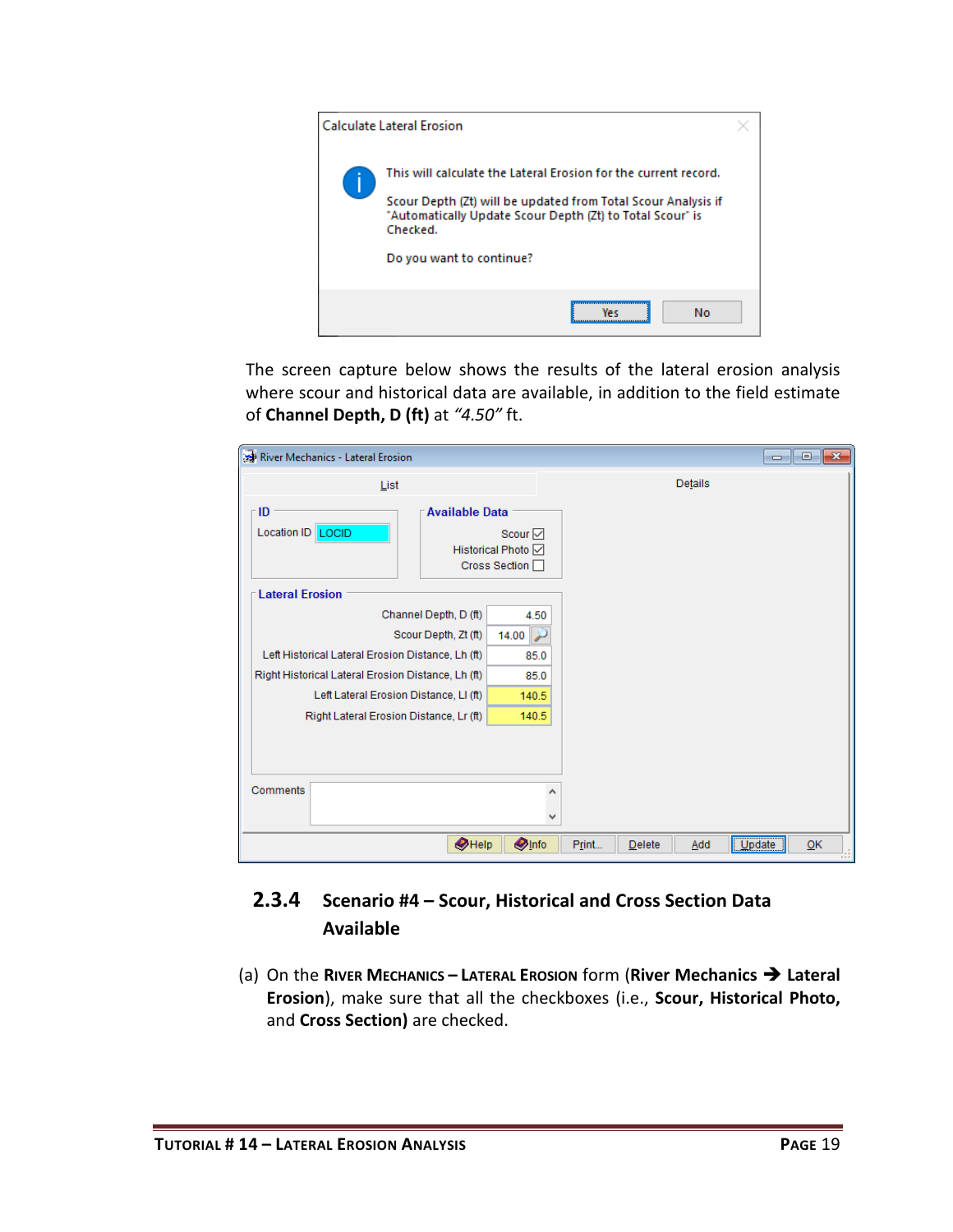| River Mechanics - Lateral Erosion<br>$\begin{array}{c c c c c c} \hline \multicolumn{3}{c }{\mathbf{C}} & \multicolumn{3}{c }{\mathbf{C}} & \multicolumn{3}{c }{\mathbf{X}} \\\hline \multicolumn{3}{c }{\mathbf{C}} & \multicolumn{3}{c }{\mathbf{C}} & \multicolumn{3}{c }{\mathbf{S}} & \multicolumn{3}{c }{\mathbf{X}} \\\hline \multicolumn{3}{c }{\mathbf{C}} & \multicolumn{3}{c }{\mathbf{C}} & \multicolumn{3}{c }{\mathbf{S}} & \multicolumn{3}{c }{\mathbf{S}} \\\hline \multicolumn$ |                                                   |                                               |      |                        |                |                          |  |
|--------------------------------------------------------------------------------------------------------------------------------------------------------------------------------------------------------------------------------------------------------------------------------------------------------------------------------------------------------------------------------------------------------------------------------------------------------------------------------------------------|---------------------------------------------------|-----------------------------------------------|------|------------------------|----------------|--------------------------|--|
| List                                                                                                                                                                                                                                                                                                                                                                                                                                                                                             |                                                   |                                               |      |                        | <b>Details</b> |                          |  |
| ID                                                                                                                                                                                                                                                                                                                                                                                                                                                                                               | <b>Available Data</b>                             |                                               |      | <b>Cross Section</b>   |                |                          |  |
| Location ID   LOCID                                                                                                                                                                                                                                                                                                                                                                                                                                                                              |                                                   | Scour $\overline{\vee}$<br>Historical Photo √ |      | Section ID   LATEROS1  |                | $\overline{\phantom{a}}$ |  |
|                                                                                                                                                                                                                                                                                                                                                                                                                                                                                                  |                                                   | Cross Section ☑                               |      | X Section Data         |                | Graph                    |  |
| <b>Lateral Erosion</b>                                                                                                                                                                                                                                                                                                                                                                                                                                                                           |                                                   |                                               |      |                        |                |                          |  |
|                                                                                                                                                                                                                                                                                                                                                                                                                                                                                                  | Channel Depth, D (ft)                             | 4.90                                          |      | Overbank               | Station (ft)   | Elevation (ft)           |  |
| Scour Depth, Zt (ft)                                                                                                                                                                                                                                                                                                                                                                                                                                                                             |                                                   | 14.00                                         |      | Left                   | 318.0          | 164.10                   |  |
|                                                                                                                                                                                                                                                                                                                                                                                                                                                                                                  | Left Historical Lateral Erosion Distance, Lh (ft) |                                               | 85.0 | Right                  | 380.0          | 163.00                   |  |
| Right Historical Lateral Erosion Distance, Lh (ft)                                                                                                                                                                                                                                                                                                                                                                                                                                               |                                                   | 85.0                                          |      | <b>FEMA Floodway</b>   |                |                          |  |
| Left Lateral Erosion Distance, LI (ft)                                                                                                                                                                                                                                                                                                                                                                                                                                                           |                                                   |                                               |      | Left                   | 215.0          | 164.50                   |  |
| Right Lateral Erosion Distance, Lr (ft)                                                                                                                                                                                                                                                                                                                                                                                                                                                          |                                                   |                                               |      | Right                  | 420.0          | 164.00                   |  |
| Left Lateral Erosion Station (ft)                                                                                                                                                                                                                                                                                                                                                                                                                                                                |                                                   |                                               |      | <b>Thalweg</b>         |                |                          |  |
| Right Lateral Erosion Station (ft)                                                                                                                                                                                                                                                                                                                                                                                                                                                               |                                                   |                                               |      |                        | 355.0          | 159.60                   |  |
|                                                                                                                                                                                                                                                                                                                                                                                                                                                                                                  |                                                   |                                               |      | <b>Opposite Side</b>   |                |                          |  |
| Comments                                                                                                                                                                                                                                                                                                                                                                                                                                                                                         |                                                   |                                               | ۸    |                        |                | 164.50                   |  |
| v                                                                                                                                                                                                                                                                                                                                                                                                                                                                                                |                                                   |                                               |      |                        |                |                          |  |
|                                                                                                                                                                                                                                                                                                                                                                                                                                                                                                  | $\bigcirc$ Help                                   | <b>O</b> Info                                 |      | Print<br><b>Delete</b> | Add            | OK<br>Update             |  |

- (b) To access the Cross Section Data for this project, click the **Selector** button (Magnifying glass) to the right of the **Section ID** textbox. On the **SELECT CROSS SECTION ID** form, select the *"LATEROS1"* from the list.
- (c) Click *OK* to close the **SELECT CROSS SECTION ID** form.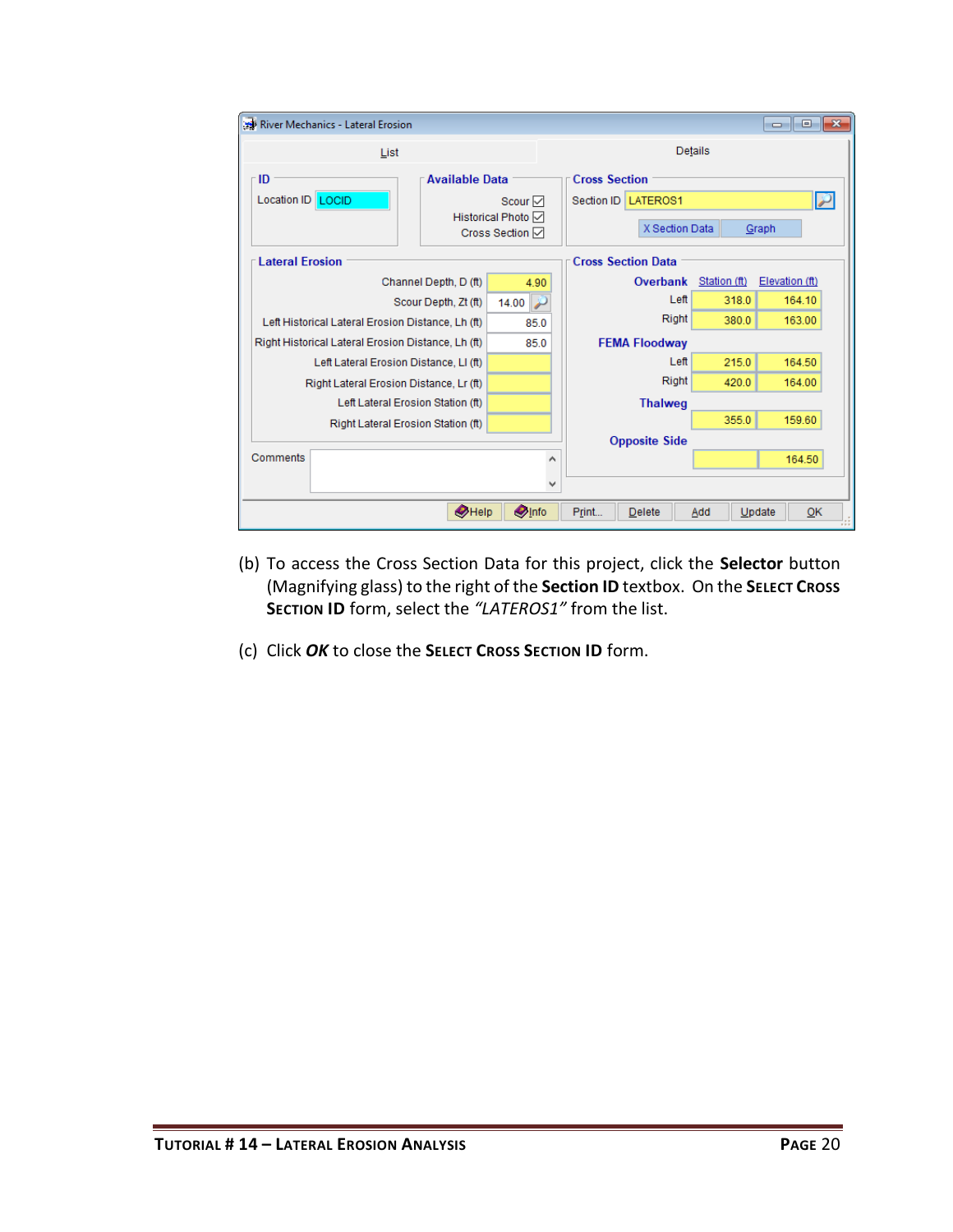| River Mechanics - Lateral Erosion                  |                       |                                            |   |                           |              | $\Box$<br>$\qquad \qquad \Box$ | $\Sigma$ |
|----------------------------------------------------|-----------------------|--------------------------------------------|---|---------------------------|--------------|--------------------------------|----------|
| List                                               |                       |                                            |   | <b>Details</b>            |              |                                |          |
| - ID                                               | <b>Available Data</b> |                                            |   | <b>Cross Section</b>      |              |                                |          |
| Location ID   LOCID                                |                       | Scour $\triangledown$                      |   | Section ID   LATEROS1     |              | $\overline{\phantom{a}}$       |          |
|                                                    |                       | <b>Historical Photo</b><br>Cross Section ☑ |   | X Section Data<br>Graph   |              |                                |          |
| <b>Lateral Erosion</b>                             |                       |                                            |   | <b>Cross Section Data</b> |              |                                |          |
|                                                    | Channel Depth, D (ft) | 4.90                                       |   | Overbank                  | Station (ft) | Elevation (ft)                 |          |
|                                                    | Scour Depth, Zt (ft)  | 14.00                                      |   | Left                      | 318.0        | 164.10                         |          |
| Left Historical Lateral Erosion Distance, Lh (ft)  |                       | 85.0                                       |   | Right                     | 380.0        | 163.00                         |          |
| Right Historical Lateral Erosion Distance, Lh (ft) |                       | 85.0                                       |   | <b>FEMA Floodway</b>      |              |                                |          |
| Left Lateral Erosion Distance, LI (ft)             |                       | 141.7                                      |   | Left                      | 215.0        | 164.50                         |          |
| Right Lateral Erosion Distance, Lr (ft)            |                       | 141.7                                      |   | Right                     | 420.0        | 164.00                         |          |
| Left Lateral Erosion Station (ft)                  |                       | 73.3                                       |   | <b>Thalweg</b>            |              |                                |          |
| Right Lateral Erosion Station (ft)                 |                       | 713.4                                      |   |                           | 355.0        | 159.60                         |          |
|                                                    |                       |                                            |   | <b>Opposite Side</b>      |              |                                |          |
| Comments                                           |                       |                                            | A |                           | 571.7        | 164.50                         |          |
| v                                                  |                       |                                            |   |                           |              |                                |          |
|                                                    | $\bigcirc$ Help       | <b>Olnfo</b>                               |   | Print<br><b>Delete</b>    | Add          | Update<br>QK                   |          |

Note that by using the Cross Section Data, the **"Channel Depth, D (ft)"** textbox becomes "inactive" and a new value of the Channel Depth had replaced the manual data entered. This new value of the Channel Depth is the difference between the **FEMA Floodway Elevation** and the **Thalweg Elevation** (i.e., *164.50 -159.60 = 4.90 ft*).

(d) On the **RIVER MECHANICS – LATERAL EROSION** form, click on the **X Section Data**  button to view the **LATERAL EROSION CROSS SECTION** form that shows the cross section data and plot identifying the location of the banks and the FEMA Floodway limits.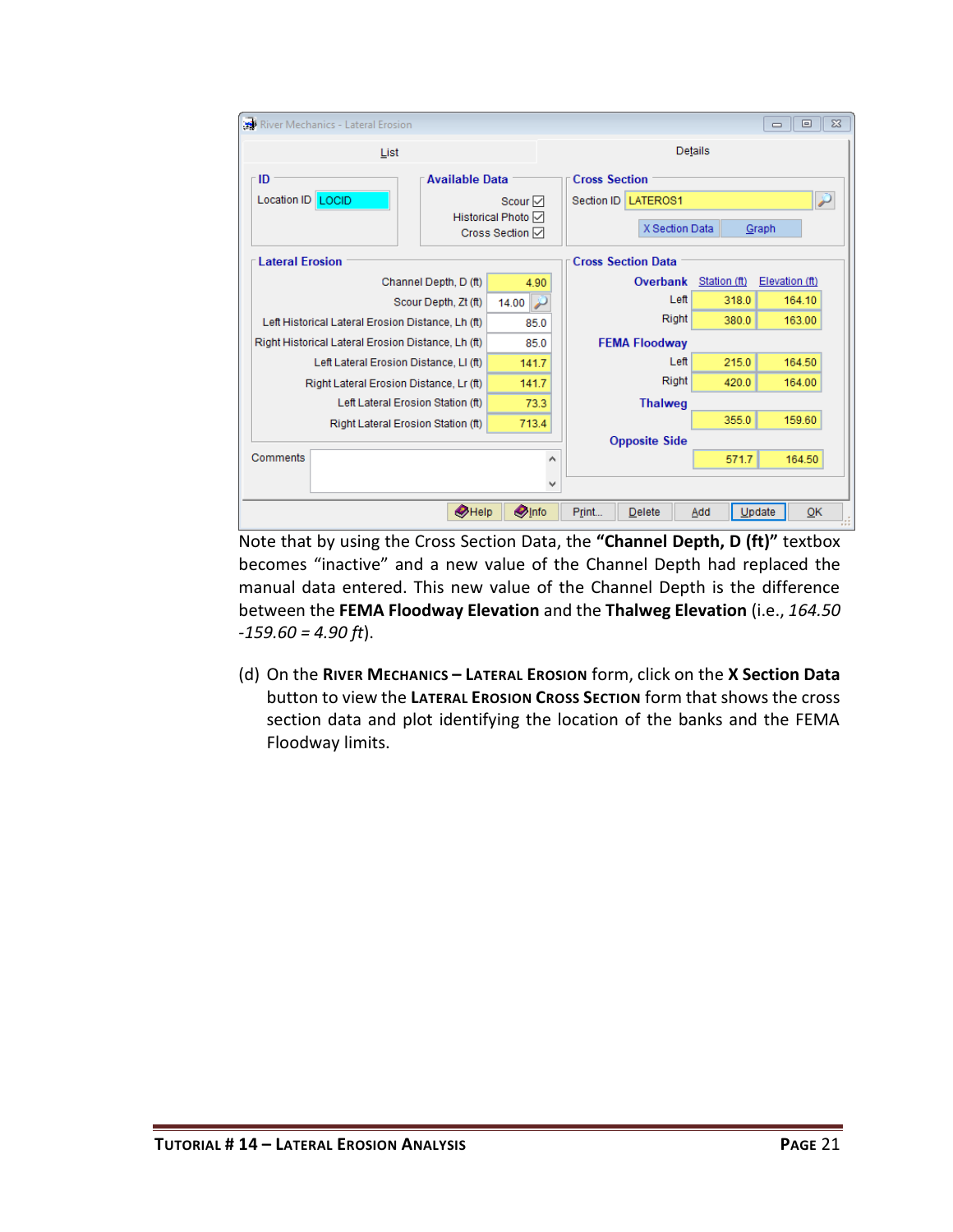|                     | Lateral Erosion Cross Section |                                    | $\Sigma$<br>$\Box$<br>$\Box$                                                                           |
|---------------------|-------------------------------|------------------------------------|--------------------------------------------------------------------------------------------------------|
| Station $\triangle$ | Elevation<br>۸                | Overbank                           |                                                                                                        |
|                     | 165.0                         | Left<br>318.00                     |                                                                                                        |
| 200.00              | 164.90                        |                                    | 167.00                                                                                                 |
| 215.00              | 164.50                        | 380.00<br>Right                    | 首<br>国<br>Bank<br>MAFloodway<br>podway<br>166.00                                                       |
| 275.00              | 164.30                        |                                    | 165.00<br>u                                                                                            |
| 318.00              | 164.10                        | <b>FEMA Floodway</b>               | FEMA<br>164.00                                                                                         |
| 320.00              | 163.90                        | Left<br>215.00                     | 163.00                                                                                                 |
| 321.00              | 163.85                        | 420.00<br>Right                    | 162.00                                                                                                 |
| 325.00              | 163.80                        |                                    | 161.00                                                                                                 |
| 340.00              | 163.60                        | <b>Thalweg</b>                     |                                                                                                        |
| 345.00              | 160.00                        | 355.00                             | 160.00<br>ö                                                                                            |
| 350.00              | 159.90                        |                                    | Ш<br>159.00<br>×                                                                                       |
| 355.00              | 159.60                        | Graph                              | 158.00                                                                                                 |
| 365.00              | 159.70                        | <b>▽ Current Record</b>            | an <b>b</b> ila ana kaominina mpambana kaominina m<br>hum <mark>humot</mark><br><b>THEFT</b><br>157.00 |
| 370.00              | 160.00                        | <b><del>○</del>Lateral Erosion</b> | 100 200 300 400 500 600 700 800 900<br>o                                                               |
| 375.00              | 161.00                        |                                    |                                                                                                        |
| 380.00              | 163.00                        | <b>Adjustments</b>                 | <b>Cross Section</b>                                                                                   |
| 390.00              | 163.20                        | Elevation Adjustment (ft)          | <b>ID LATEROS1</b><br>0.00                                                                             |
| 420.00              | 164.00                        |                                    | 0.00<br>Delete and Confirm<br>Station (ft)<br>Adjust                                                   |
| 515.00              | 164.30                        |                                    |                                                                                                        |
| 600.00              | 164.60                        |                                    | Elevation (ft)<br>Save & Add Record<br>165.00                                                          |
| 900.00              | 165.00                        |                                    |                                                                                                        |
|                     |                               |                                    |                                                                                                        |
| Floodway Overbank   | Thalweg                       |                                    | <b>Olnfo</b><br>Print<br>Add<br>QK<br>Delete                                                           |
|                     |                               |                                    | ЪŘ                                                                                                     |

(e) Click *OK* to close the **LATERAL EROSION CROSS SECTION** form.

To calculate the **Left Lateral Erosion Distance Ll (ft**), and the **Right Lateral Erosion Distance, Lr (ft**), click the *Update* button.

| River Mechanics - Lateral Erosion                  |                                         |                       |                       |                      |                           |              | $\begin{array}{c c c c c c} \hline \multicolumn{3}{c }{\mathbf{C}} & \multicolumn{3}{c }{\mathbf{C}} & \multicolumn{3}{c }{\mathbf{X}} \end{array}$ |  |
|----------------------------------------------------|-----------------------------------------|-----------------------|-----------------------|----------------------|---------------------------|--------------|-----------------------------------------------------------------------------------------------------------------------------------------------------|--|
|                                                    | List                                    |                       |                       |                      |                           | Details      |                                                                                                                                                     |  |
| ⊤ ID                                               |                                         | <b>Available Data</b> |                       |                      | <b>Cross Section</b>      |              |                                                                                                                                                     |  |
| Location ID   LOCID                                |                                         |                       | Scour $\triangledown$ |                      | Section ID   LATEROS1     |              | $\overline{r}$                                                                                                                                      |  |
|                                                    |                                         | Historical Photo √    | Cross Section ☑       |                      | X Section Data            |              | Graph                                                                                                                                               |  |
| <b>Lateral Erosion</b>                             |                                         |                       |                       |                      | <b>Cross Section Data</b> |              |                                                                                                                                                     |  |
|                                                    | Channel Depth, D (ft)                   |                       | 4.90                  |                      | Overbank                  | Station (ft) | Elevation (ft)                                                                                                                                      |  |
|                                                    | Scour Depth, Zt (ft)                    |                       | 14.00                 |                      | Left                      | 318.0        | 164.10                                                                                                                                              |  |
| Left Historical Lateral Erosion Distance, Lh (ft)  |                                         |                       | 85.0                  |                      | Right                     | 380.0        | 163.00                                                                                                                                              |  |
| Right Historical Lateral Erosion Distance, Lh (ft) |                                         |                       | 85.0                  | <b>FEMA Floodway</b> |                           |              |                                                                                                                                                     |  |
|                                                    | Left Lateral Erosion Distance, LI (ft)  |                       | 141.7                 |                      | Left                      | 215.0        | 164.50                                                                                                                                              |  |
|                                                    | Right Lateral Erosion Distance, Lr (ft) |                       | 141.7                 |                      | Right                     | 420.0        | 164.00                                                                                                                                              |  |
|                                                    | Left Lateral Erosion Station (ft)       |                       | 73.3                  |                      | <b>Thalweg</b>            |              |                                                                                                                                                     |  |
|                                                    | Right Lateral Erosion Station (ft)      |                       | 713.4                 |                      |                           | 355.0        | 159.60                                                                                                                                              |  |
|                                                    |                                         |                       |                       |                      | <b>Opposite Side</b>      |              |                                                                                                                                                     |  |
| Comments                                           |                                         |                       | ۸                     |                      |                           | 571.7        | 164.50                                                                                                                                              |  |
| v                                                  |                                         |                       |                       |                      |                           |              |                                                                                                                                                     |  |
|                                                    |                                         | $\bullet$ Help        | <b>Olnfo</b>          | Print                | <b>Delete</b>             | Add          | Update<br>OK                                                                                                                                        |  |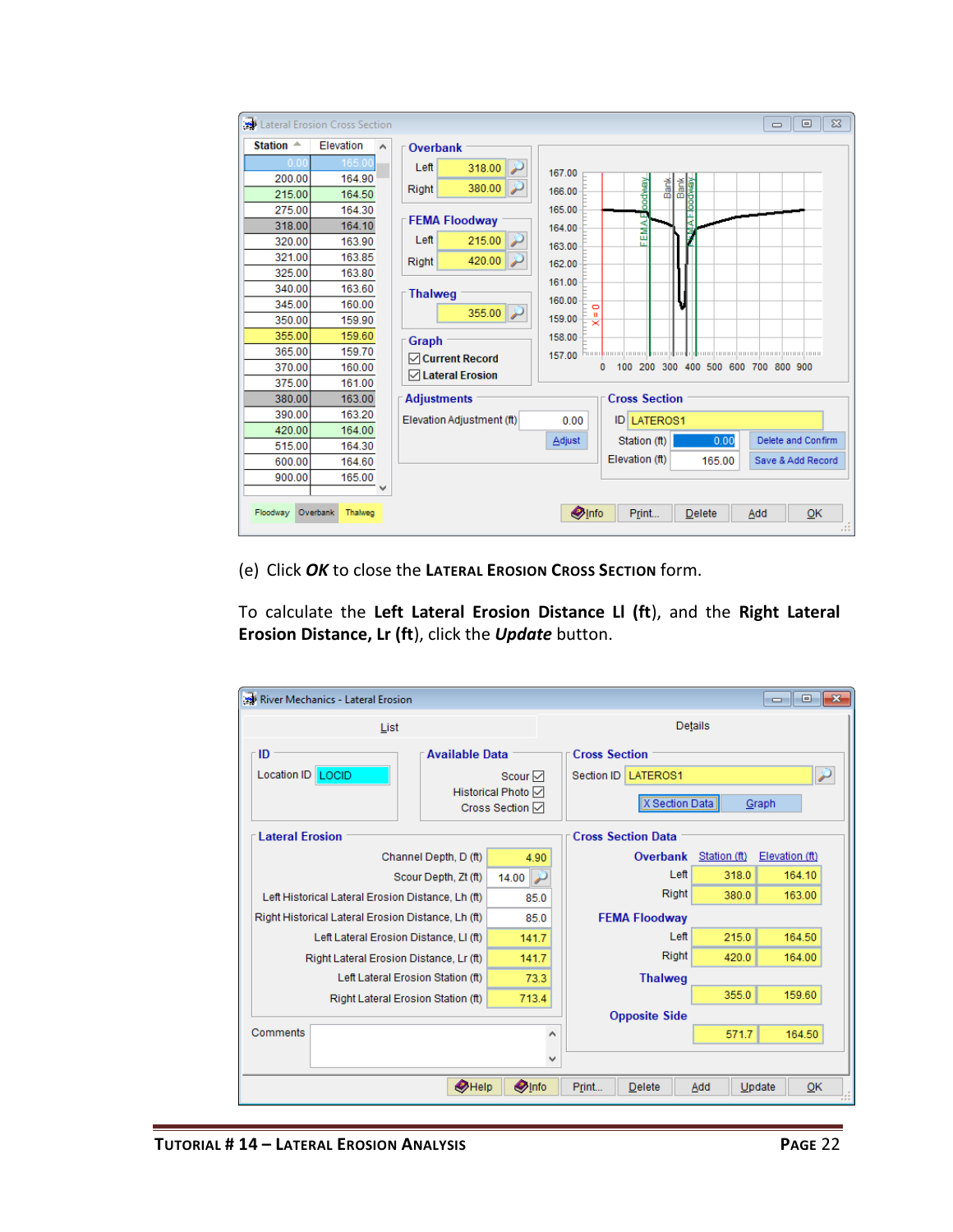(f) When the **SELECT OPTION** form appears, highlight "*This Record"* and click *OK* to close the form.

| <b>Select Option</b> |   |
|----------------------|---|
| Option               |   |
| <u>Thi</u> s Record  | Ξ |
| This Major Basin     |   |
| All                  |   |
|                      |   |
|                      |   |
|                      |   |
| Cancel               |   |
|                      |   |

(g) Click *Yes* when the **CALCULATE LATERAL EROSION** form opens.

| <b>Calculate Lateral Erosion</b>                                                                                                                                                                                                      |  |
|---------------------------------------------------------------------------------------------------------------------------------------------------------------------------------------------------------------------------------------|--|
| This will calculate the Lateral Erosion for the current record.<br>Scour Depth (Zt) will be updated from Total Scour Analysis if<br>"Automatically Update Scour Depth (Zt) to Total Scour" is<br>Checked.<br>Do you want to continue? |  |
| No<br>/a c                                                                                                                                                                                                                            |  |

The screen capture provided below shows the results of the lateral erosion analysis where scour depth, historical data, and cross-section data are available. The summary of the results are:

|           | • Left Lateral Erosion Distance, Ll (ft):       | 141.7 |
|-----------|-------------------------------------------------|-------|
| $\bullet$ | <b>Right Lateral Erosion Distance, Lr (ft):</b> | 141.7 |
|           | • Left lateral Erosion Station (ft):            | 73.3  |

• **Right Lateral Erosion Station (ft): 713.4**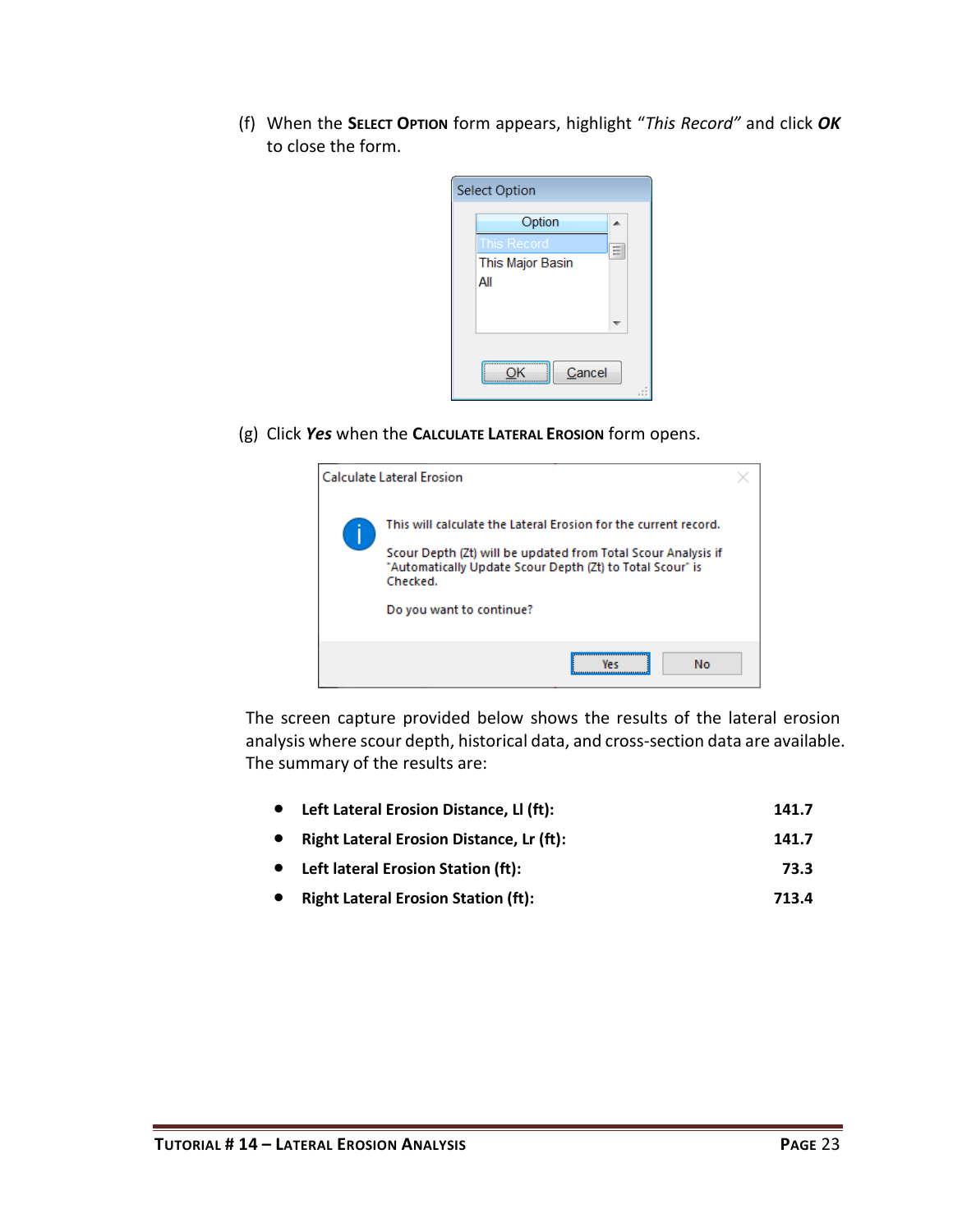| $\parallel x$<br><u>a 10</u><br>River Mechanics - Lateral Erosion                 |                                                                                          |   |                      |                            |                |  |  |  |
|-----------------------------------------------------------------------------------|------------------------------------------------------------------------------------------|---|----------------------|----------------------------|----------------|--|--|--|
| List                                                                              |                                                                                          |   |                      | <b>Details</b>             |                |  |  |  |
| ∙ ID                                                                              | <b>Available Data</b><br>Scour $\boxdot$<br>Historical Photo <b>○</b><br>Cross Section ☑ |   |                      | <b>Cross Section</b>       |                |  |  |  |
| Location ID   LOCID                                                               |                                                                                          |   |                      | Section ID   LATEROS1<br>۳ |                |  |  |  |
|                                                                                   |                                                                                          |   |                      | X Section Data<br>Graph    |                |  |  |  |
| <b>Lateral Erosion</b>                                                            | <b>Cross Section Data</b>                                                                |   |                      |                            |                |  |  |  |
| Channel Depth, D (ft)                                                             | 4.90                                                                                     |   | Overbank             | Station (ft)               | Elevation (ft) |  |  |  |
| Scour Depth, Zt (ft)                                                              | 14.00                                                                                    |   | Left                 | 318.0                      | 164.10         |  |  |  |
| Left Historical Lateral Erosion Distance, Lh (ft)                                 | 85.0                                                                                     |   | Right                | 380.0                      | 163.00         |  |  |  |
| Right Historical Lateral Erosion Distance, Lh (ft)                                | 85.0                                                                                     |   | <b>FEMA Floodway</b> |                            |                |  |  |  |
| Left Lateral Erosion Distance, LI (ft)                                            | 141.7                                                                                    |   | Left                 | 215.0                      | 164.50         |  |  |  |
| Right Lateral Erosion Distance, Lr (ft)                                           | 141.7                                                                                    |   | Right                | 420.0                      | 164.00         |  |  |  |
| Left Lateral Erosion Station (ft)                                                 | 73.3                                                                                     |   | <b>Thalweg</b>       |                            |                |  |  |  |
| Right Lateral Erosion Station (ft)                                                | 713.4                                                                                    |   |                      | 355.0                      | 159.60         |  |  |  |
| <b>Opposite Side</b>                                                              |                                                                                          |   |                      |                            |                |  |  |  |
| Comments                                                                          |                                                                                          | ۸ |                      | 571.7                      | 164.50         |  |  |  |
| $\checkmark$                                                                      |                                                                                          |   |                      |                            |                |  |  |  |
| $\bigcirc$ Help<br><b>O</b> Info<br>Update<br>Print<br>QK<br><b>Delete</b><br>Add |                                                                                          |   |                      |                            |                |  |  |  |

(h) To view the plot of the Lateral Erosion analysis results, click the **Graph** button. As shown on the results plot, the extent of lateral erosion on the left bank is at Station 73.3 ft and the lateral erosion on the right bank is at Station 713.4 ft. To exit the **RIVER MECHANICS GRAPHS** form, click the OK button.